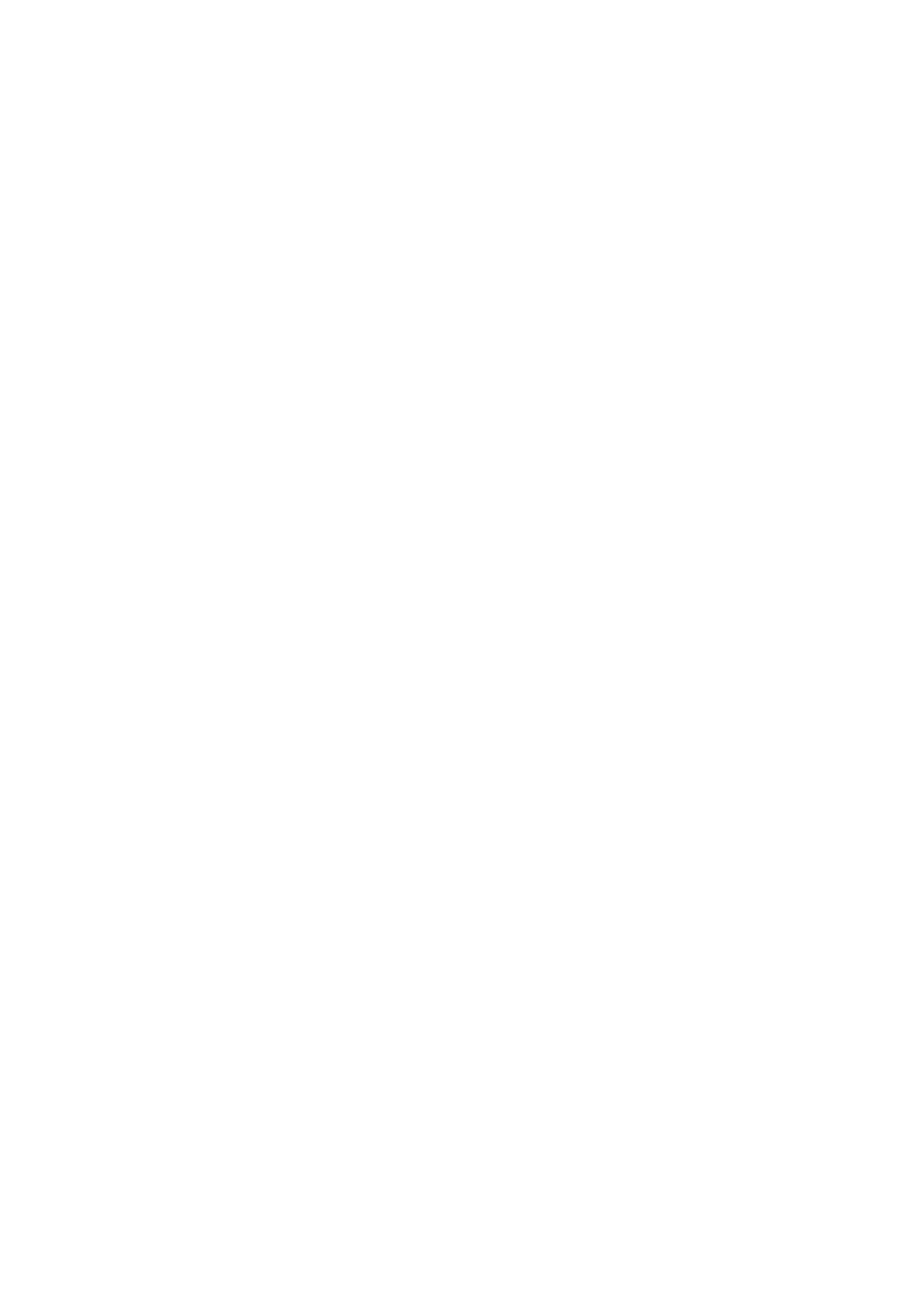# **Table of Contents**

| 5 Emerging technologies at the Danish manufacturer Gram A/S17      |  |
|--------------------------------------------------------------------|--|
|                                                                    |  |
| 6.1 The range of instruments determining the innovation process 23 |  |
|                                                                    |  |
|                                                                    |  |
|                                                                    |  |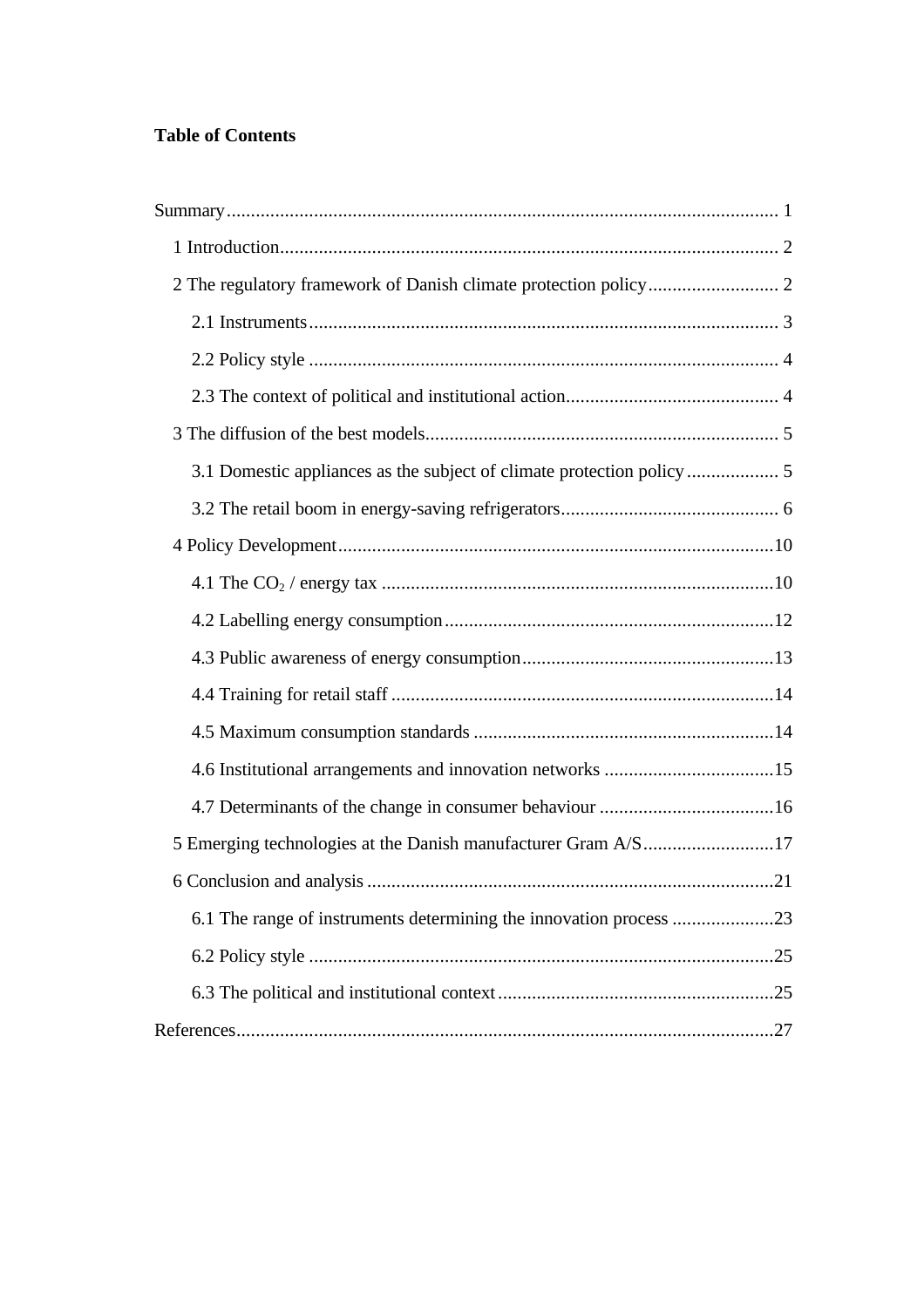### **Summary**

This study begins by looking at the retail success of class A, B and C energy-saving refrigerators in Denmark between 1994 and 1997, where their market share rose from 42% to around 90%. It also examines analogous innovation by the leading Danish manufacturer of refrigeration units, Gram, which has developed, among other things, equipment whose energy consumption is a further 40% lower. The innovation described here could, over ten years, reduce energy consumption by refrigerators without freezer compartment by a factor of ten.

The hypothesis which immediately suggested itself was that both processes - diffusion and innovation - could be traced back to the rise in energy tax which made itself felt with the comprehensive environmentalist revision of taxation in 1994, and further gradual increases until 1998. The results of this study, however, show that any explanation requires a broader approach.

At the very least, the explanation must include a mix of different instruments. The necessary condition for retail success of the best appliances was certainly the energy tax - which is levied according to  $CO<sub>2</sub>$  emissions. Nevertheless, without the further instrument of labelling the energy consumption of appliances (1989, also issued as an EU guideline in 1994, coming into force for refrigerators in 1995), the effect would scarcely have been to be expected. In addition to this came training connected with the labelling for sales staff by the Energy Agency (1994). An instrument which also explains this retail success was the national and regional energy saving campaigns, in which the energy supply companies participated (1994 and 1995). Finally, the campaign also included an upgrade incentive of 200 DK for replacing an old appliance with one of the best models (1994). The Danish public's widespread awareness of environmental and climate change issues must also be considered as a background variable.

For the innovations at the Danish manufacturer Gram, state R&D funding played a considerable part, implying the formation of innovation networks. Here also, the en- $\text{ergy/CO}_2$  tax is a significant background condition, although the company itself did not consider it decisive. The EU's Maximum Consumption Guideline, which will come into effect in Denmark in 1999, making existing energy-saving models standard, is also considered especially important. New markets were thus only accessible through further improvements, and retailers also had to ensure that inefficient appliances were removed early on from their product ranges and warehouses.

The project has also borne methodological fruit. With respect to the broad spectrum of instruments which have come into effect, the significance and configuration of the participating actors and the cooperative, forward-looking policy style of the regulat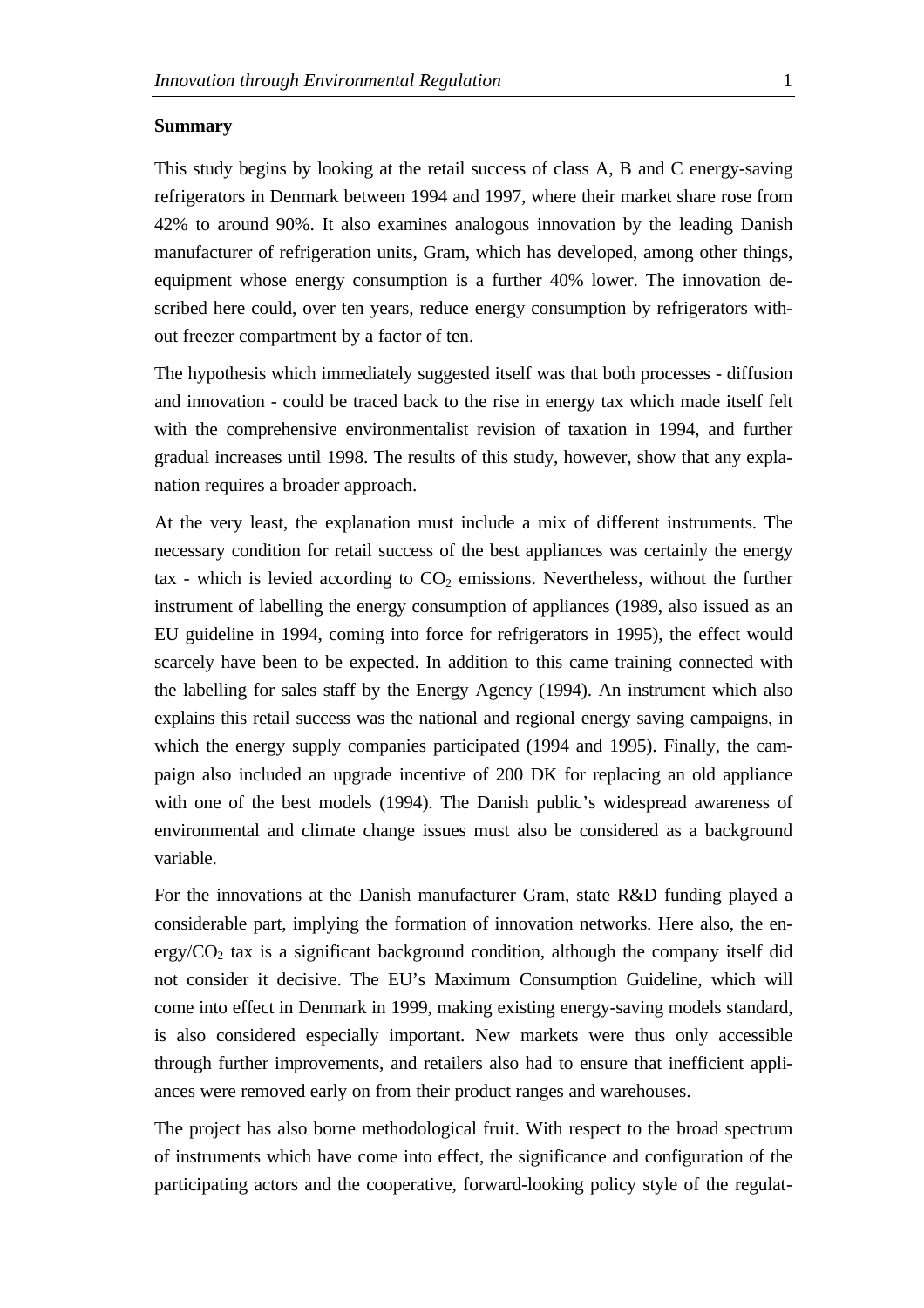ing authorities, the extended concept of a "regulatory framework" proves to be heuristically useful. The same applies for the bottom-up approach to policy evaluation, which affords the necessary openness for the breadth and dynamics of the influential factors.

In the Danish case studied here, innovation follows diffusion. Both were brought about by an essentially strategic approach to environmental and climate protection policy, notable for its committed, but negotiated, development of aims  $(CO<sub>2</sub>$  reduction, energy saving), its good technological policy infrastructure and the close networking between public and private sector actors. Of particular note was the breadth and flexibility in applying instruments, from indicative long-term planning, through energy taxation, subsidies and informal instruments, to efficiency standards.

# **1 Introduction**

What follows deals with the innovation or diffusion effects of Danish energy saving policy with respect to refrigeration units from 1993 onwards. This means the effects of measures springing from the goals set out in the 1990 plan, "Energy 2000", a 20% reduction in  $CO<sub>2</sub>$  emissions relative to 1988 by the year 2005. The most important measure - within a mix of further instruments - was the introduction of a combined energy/ $CO<sub>2</sub>$  tax from 1992 onwards and the perceptible step-by-step increase in the charge levied from 1994.

This study looks for the impact of these policies on the energy efficiency of domestic refrigeration units. Here, the diffusion effect on retailers is examined. Possible innovation effects were examined in the two leading Danish refrigerator manufacturers, in particular Gram, which has the largest market volume. The study was based above all on surveys - conducted jointly with Roskilde University - and secondary analyses.

The approach selected was evaluation research (BUSSMANN 1996, FISCHER 1995, HOWLETT/RAMESH 1995, ROSSI/FREEMAN 1993) with strong emphasis on a bottom-up approach (SABATIER 1986), which moves backwards from the effects to the causes (JÄNICKE/WEIDNER 1995) and which is more open for the breadth and dynamics of factors promoting innovation than a simple top-down approach from the perspective of the legislator (MAYNTZ/SCHARPF 1995).

# **2 The regulatory framework of Danish climate protection policy**

The following starts with the regulatory framework of Danish climate protection policy, and then traces the unexplained cases of innovation and diffusion back to their causes. Especially in the case of innovation processes, there is always the possibility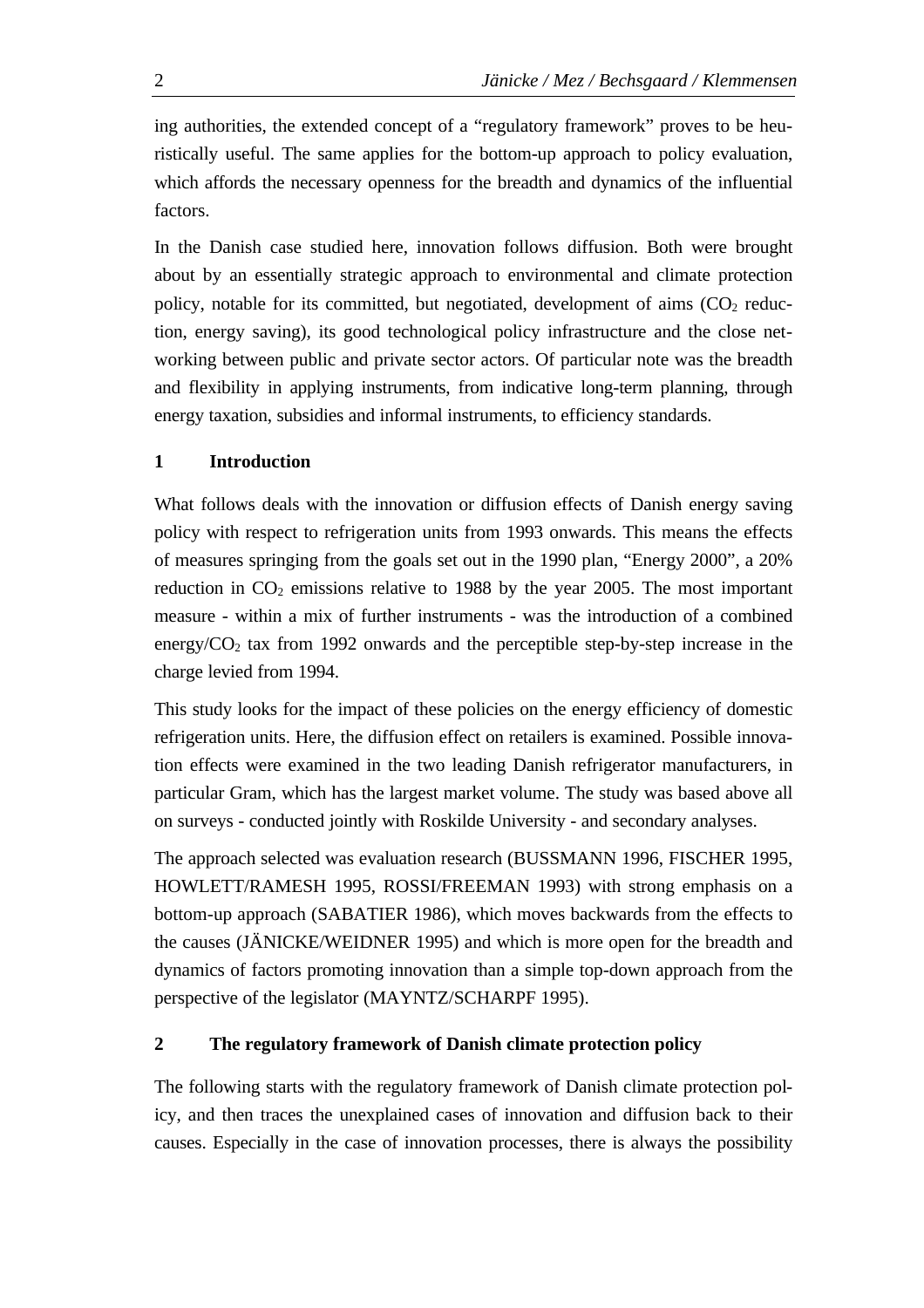that innovation has developed broadly independently of state measures. Thus a twostep analysis appears to have particular methodological advantages.

We define a regulatory framework (based partially on OECD 1997, p. 9) as the sum of all calculable regulations, procedures and contexts for action in an area influenced by the state. We assume here that it is not only the approved measure, but - particularly in the case of innovation processes - the entire process of formulating demands and objectives which is of significance. This is not simply a question of the particular collection of instruments, but also of the policy style which characterises the formulation process and the context of the actions of political institutions, in particular the relationship between regulator and regulated (JÄNICKE 1997). The regulatory framework should be related to the conditions for action by the target groups (topdown). In the second step, these conditions should be related back to the regulatory plan. This can leave an unexplained remainder, which is not, or only indirectly, concerned with state action

### **2.1 Instruments**

In contrast to most OECD countries, Denmark has a long tradition of energy planning. This can be traced back to the two oil crises (1973 and 1979), which hit Denmark very hard at the time, owing to its - at the time extreme - dependence on oil imports. The energy planning institution which grew out of this is notable for the goals it sets, which are negotiated with a broad base of actors and validated by parliament, and its flexibility in applying the instruments arising from this. Financial instruments, networking and an approach based on technology policy are especially important. After the first energy plan, "Danish Energy Policy 1976", came "Energy Plan 81", both strongly oriented towards the goal of using less energy, and in particular oil. The "Energy 2000" plan of action and "Energy 21", agreed in 1996, both relate explicitly to the goal of climate protection and especially the reduction of carbon dioxide emissions (KRAWINKEL/MEZ 1995, KRAWINKEL/MEZ 1996).

For the diffusion and innovation process to be explained here, the "Energy 2000" plan forms the basis of the regulatory framework. Its strategic goal was to reduce global environmental stress caused in the energy sector, in particular emissions of the greenhouse gas  $CO_2$  (but also  $SO_2$  and  $NO_X$ ). A reduction of 15% in primary energy use relative to 1988 by 2005 was intended to help achieve this. Four main goals were formulated: reducing energy consumption, increasing the efficiency of the supply system, changing over to more environmentally friendly fuels and supporting research and development. A total of 72 single measures were provided to these ends.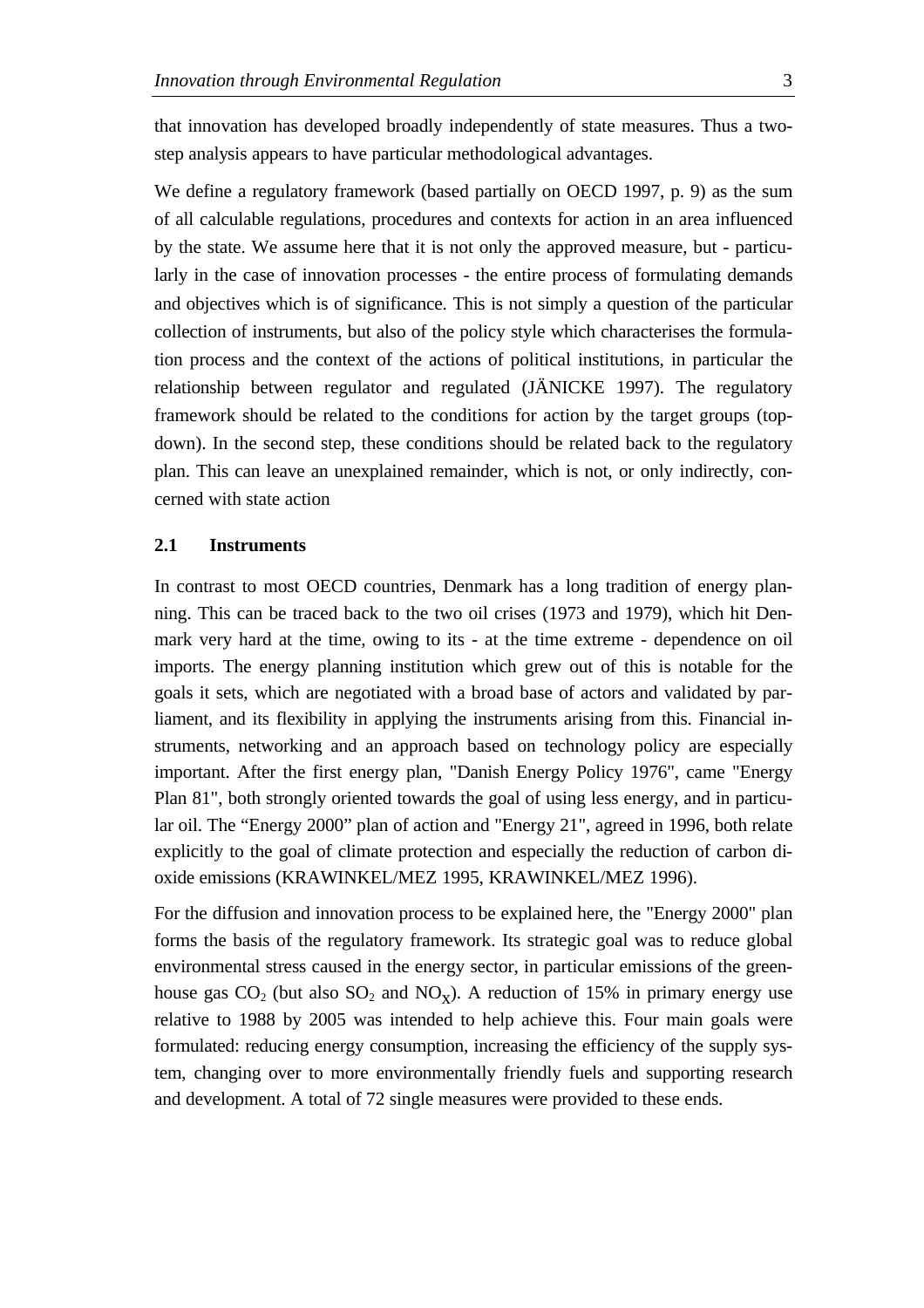For the case under examination here, the following measures based on the "Energy 2000" plan are significant (MINISTRY OF ENVIRONMENT AND ENERGY & DANISH ENERGY AGENCY 1996, S. 39):

- The 1992 "CO<sub>2</sub> package" introduced a CO<sub>2</sub> tax and subsidies as monetary instruments. In 1993, a comprehensive environmental tax reform for 1994-98 was passed, bringing with it new charges on household energy consumption, while simultaneously reducing direct taxation and charges.
- In February 1994, integrated resource planning, with opportunities for energy savings, was introduced.
- In May 1994, the legal basis of introducing efficiency standards for electrical appliances was created.
- In January 1995, the EU introduced energy consumption labelling for, among other things, refrigeration units, based on a scheme which had been operating in Denmark since 1989.

All in all, therefore, the array of instruments is many-dimensioned, and the strategic goals laid out are clearly secondary. Monetary instruments, particularly charges or taxation, play a greater role than in most OECD countries, without policy-makers refraining from laying down obligations.

The measures described here were the response to an evaluation of climate protection measures taken up to that point in time, and which had proved to be inadequate.

# **2.2 Policy style**

Danish environmental policy style can be characterised as cooperative and dialogueoriented, and the state implements markedly forward-looking policies with great commitment. Formulation of goals with a broad basis is combined with flexibility in the choice of instruments used. This policy style favours innovation, in that it disseminates relevant information at an early date, investment conditions are more calculable and state actors are comparatively strongly oriented towards technology and orientation.

# **2.3 The context of political and institutional action**

In keeping with the neo-corporatist tradition in Scandinavian countries, the tight networks between regulator and regulated are central to the Danish regulatory approach. In the past, this expressed itself in a series of advisory committees and expert committees, where representatives of industry, the administration, science and the environmentalist movement were present. In addition, the environmental and energy ministries were merged after the elections in September 1994, which has simplified policy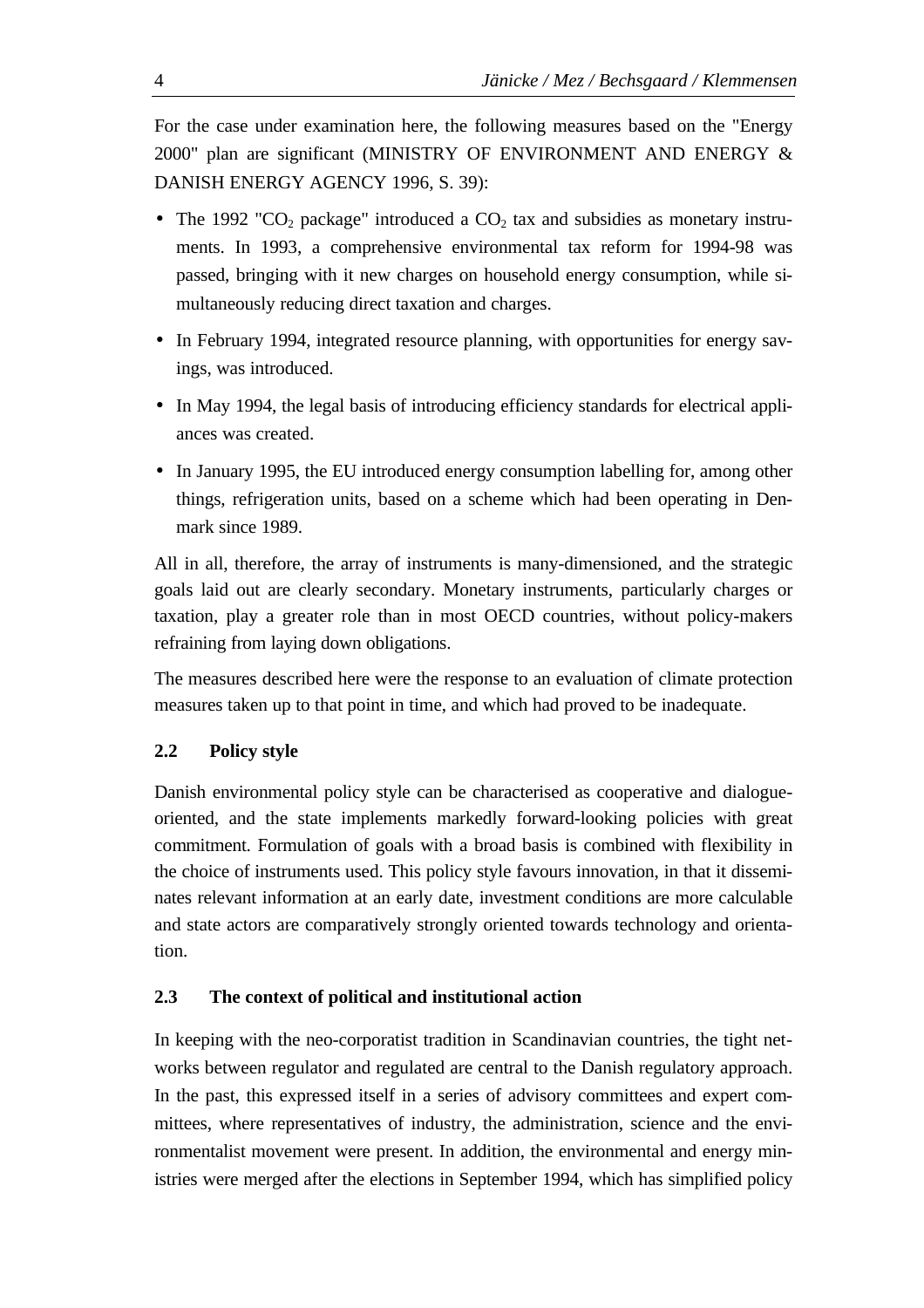integration. Energy saving policy enjoys powerful institutional safeguards - also through the Energy Agency - and the same can be said for environmental policy and the Environmental Agency. In July 1996, under the "Energy 21" plan, the Environmental Energy Council was set up to promote sustainable development in the energy sector. The new advisory council has 24 members and replaced three other energy councils: the Council for Renewable Energy, the Electricity Savings Council and the Energy Savings Committee. The Environmental Energy Council is made up of independent experts, has its own secretarial staff and advises government and parliament on questions of renewable energy, energy saving, transport policy and energy-related interdepartmental issues. National climate protection policy can also fall back on the political resource offered by a scientifically competent environmentalist movement and a high level of environmental awareness among participating actors.

### **3 The diffusion of the best models**

### **3.1 Domestic appliances as the subject of climate protection policy**

Emissions of  $CO<sub>2</sub>$  cannot - as with sulphur dioxide and nitrogen oxides - be reduced by way of additive filters. The only method for limiting  $CO<sub>2</sub>$  emissions is to limit the creation of  $CO<sub>2</sub>$  in the first place. Opportunities are available chiefly during the transformation of primary to final energy, energy use in production and the use of final energy for energy-related services. During final consumption,  $CO<sub>2</sub>$  emissions can only be reduced through using less energy. In households, therefore, the use of energysaving appliances presents a significant opportunity for reducing electricity demand and with it,  $CO<sub>2</sub>$  emissions.

Reducing energy consumption is a declared aim of Danish energy and environmental policy. According to the 1996 electricity consumption figures, households consumed 30.7% of total domestic (national) consumption (32,423 GWh). In 1996, 45,387 GWh were generated in Denmark. With a share of 23% in household energy consumption, refrigeration units form the second most important area of consumption after cooking (DEF 1996, p. 8). In households with an annual consumption of 2,000 to 2,500 kWh, refrigeration units consume around 28% of the total, where consumption is 4,000 to 4,500 kWh, the share falls to 16% (DEF 1997, p. 5). Since a refrigeration unit has a product life of some 13-15 years, and its cumulative energy consumption during this time represents by far the greatest single contribution to household electricity use, its consumption is an important starting point for increasing energy efficiency overall in an eco-balance of appliances. Annual energy consumption by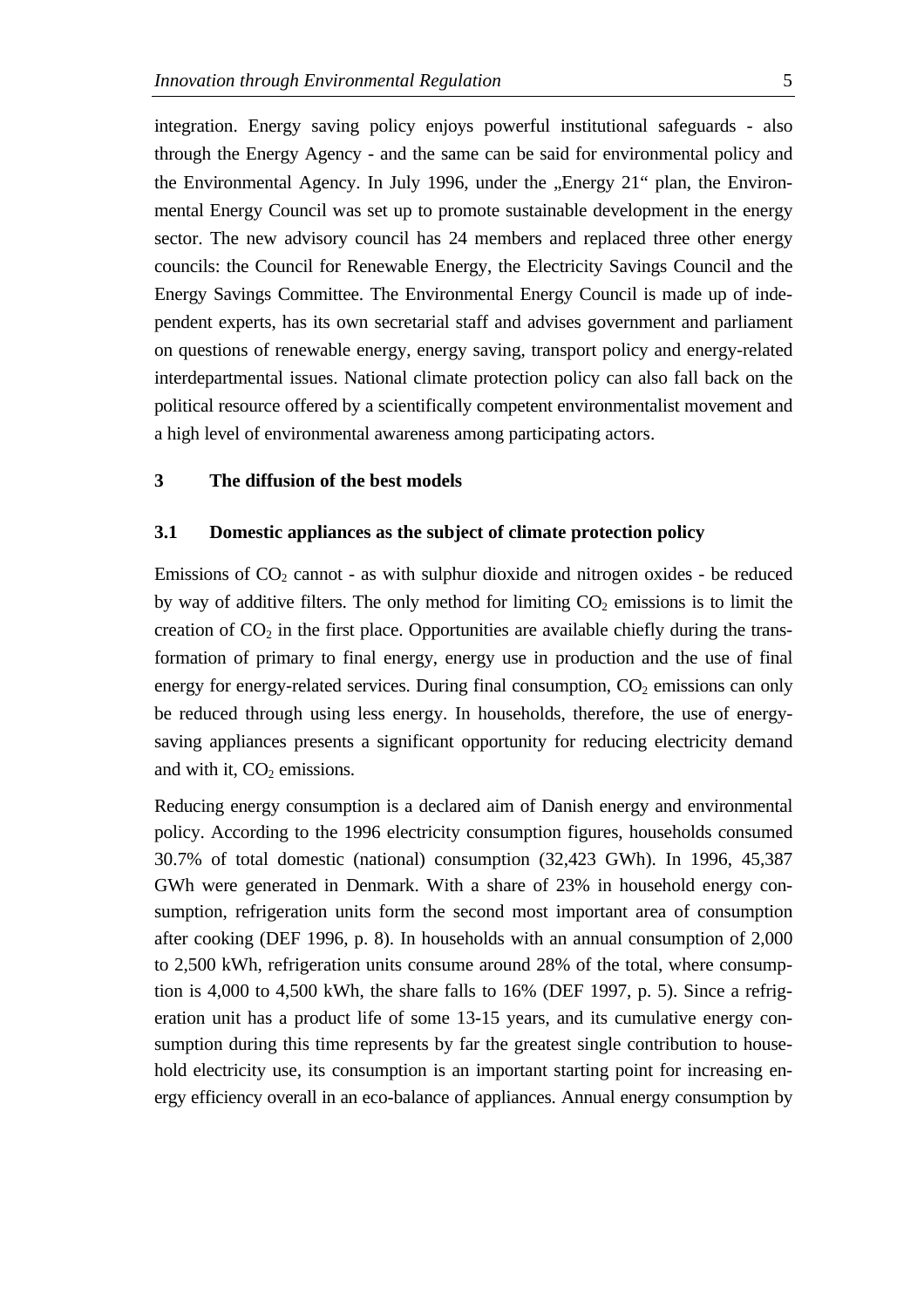the average modern refrigeration unit in Denmark is between 255 and 575 kWh, according to the type of model. $<sup>1</sup>$ </sup>

The Danish energy authority believes that energy consumption by these appliances can be reduced significantly, if the "best technological developments" with respect to insulation and compressor performance are supported. Energy-saving models of refrigerators without freezer compartment consume over 60% less electricity than average models. For refrigerators with a freezer compartment and fridge-freezers the energysaving models' lead over average models is  $25$  and  $30\%$  respectively.<sup>2</sup> By  $2005$  it is expected that technical improvements will be able to reduce consumption by these refrigeration units by two thirds relative to the current best models.<sup>3</sup>

Specific  $CO_2$  emissions by Danish power stations were around 822 g  $CO_2/kWh$  in 1996. Total household energy consumption caused the emission of some  $8 \text{ Mt } CO_2$ , of which about 2 Mt can be attributed to energy use for refrigeration. Relative to Denmark's total  $CO<sub>2</sub>$  emissions of 58.2 Mt in 1996, this is a share of just under 4%. The structural change towards energy-saving refrigeration units is therefore making a noticeable contribution to reducing  $CO<sub>2</sub>$  emissions.

# **3.2 The retail boom in energy-saving refrigerators**

The market for refrigerators in Danish households is saturated. According to Danish figures, every household contains at least one refrigerator. Production volumes in the 1990s were between 127,000 and 164,000 units per year, while between 91,000 and 123,000 units were imported and between 79,000 and 91,000 were exported. This means that today, up to 70% of the refrigerators purchased in Denmark are imported.

In 1996, 38 refrigerator manufacturers were present on the Danish market. Of these, ten manufacturers can supply class A and B models, the best models of twelve manufacturers are energy class B, eleven can manufacture up to class C models and four only class D (VINDING PETERSEN 1997, App.).

In the 1990s, an average of just under 172,000 refrigerators were sold per year. After a turnover of around 182,000 units (1991) had fallen to 153,000 in 1993, sales in 1994 and 1995 boomed. In 1994, 186,415 refrigerators were sold, a growth in turnover of 22%. In 1995, turnover was still 177,524 (+16% over 1993), while 160,763

Refrigerators without freezer compartment 255 kWh, with freezer compartment 290 kWh, fridgefreezers 575 kWh. DEF 1997, p. 6.

<sup>2</sup> Refrigerators without freezer compartment 100 kWh, with freezer compartment 215 kWh, fridgefreezers 400 kWh. Ebd.

<sup>&</sup>lt;sup>3</sup> Refrigerators without freezer compartment 30 kWh, with freezer compartment 100 kWh, fridgefreezers 110 kWh. Energistyrelsen 1996, p. 23.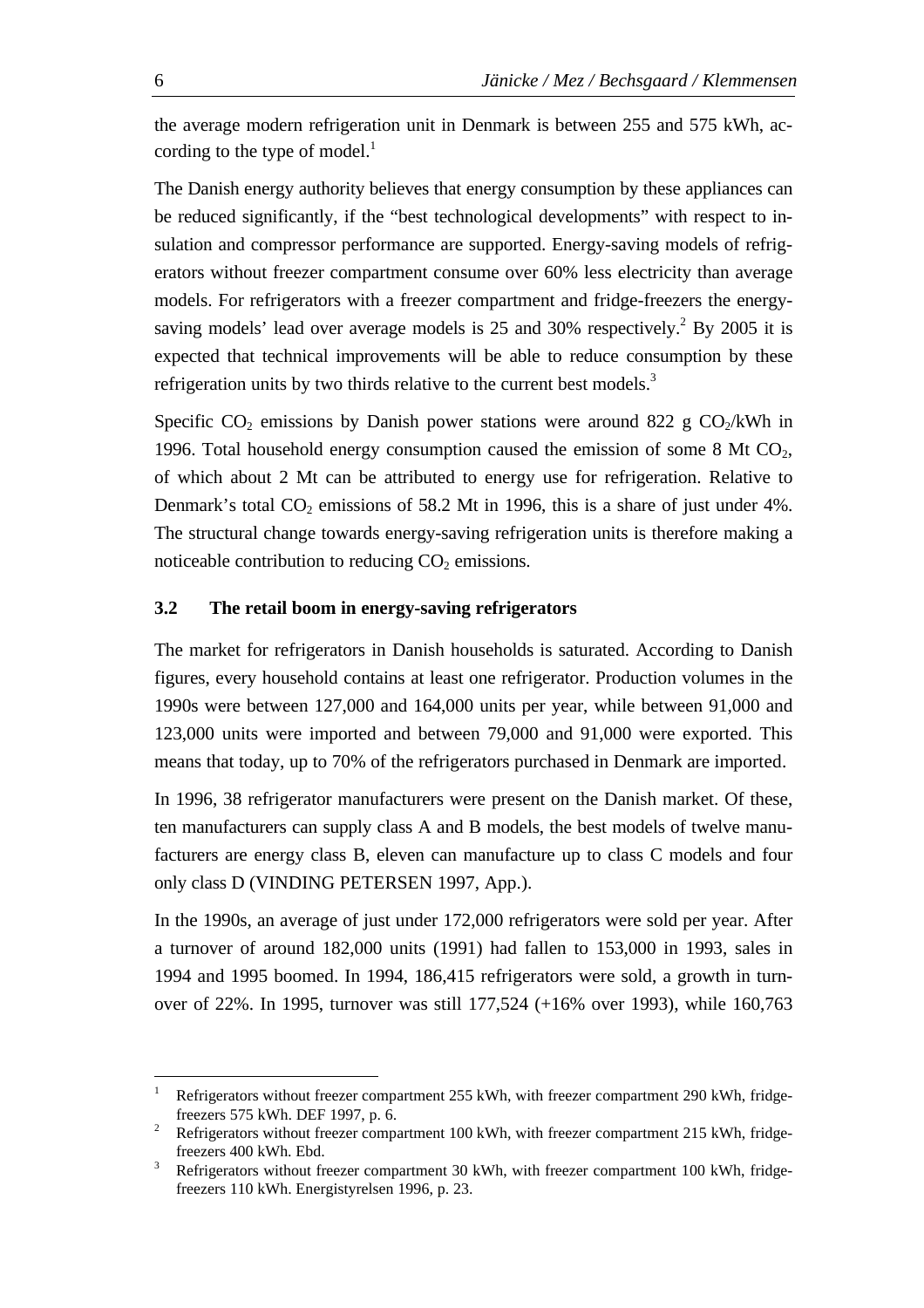units were sold in 1996 (cf. Table 1). This trend applies also to refrigeration units as a whole.

Nonetheless, turnover varies greatly from month to month. Every year, about twice as many units are sold in August as in February and April. The sales peak in August is due not only to the summer sales, but also to the heavy demands made on refrigeration units - older appliances break down considerably more often under high temperatures.

|      | refrigerators and<br>deep freezes | of which refrigerators |                |         |             |
|------|-----------------------------------|------------------------|----------------|---------|-------------|
| year | wholesale                         | production             | <i>imports</i> | exports | sales in DK |
| 1991 | 290,174                           | 151,785                | 113,670        | 83,662  | 181,793     |
| 1992 | 295,040                           | 163,910                | 90,932         | 83,689  | 171,153     |
| 1993 | 274,340                           | 142,520                | 90,843         | 80,364  | 152,999     |
| 1994 | 339,245                           | 161,039                | 110,822        | 85,446  | 186,415     |
| 1995 | 329,102                           | 144,972                | 123,323        | 90,771  | 177,524     |
| 1996 | 289,408                           | 126,943                | 112,557        | 78,737  | 160,763     |

**Table 1: Sales of refrigeration units in Denmark 1991 - 1996**

Sources: Feha; Danmarks Statistik

 $\overline{a}$ 

Crucial to this study is the change in the demand structure for refrigerators: while just four out of ten units sold were more efficient than the average at the start of 1994 (i.e. they corresponded to energy classes A, B or C), by the end of 1996 these appliances made up over 85% of turnover (see Figure 1). In 1997, their share rose to some 90%.<sup>4</sup>. These figures are based on sales figures from the largest Danish distributors, Snehvide & Køkkenland, whose market share is around 20%.

<sup>4</sup> According to figures from Snehvide & Køkkenland (Ken Zillmer).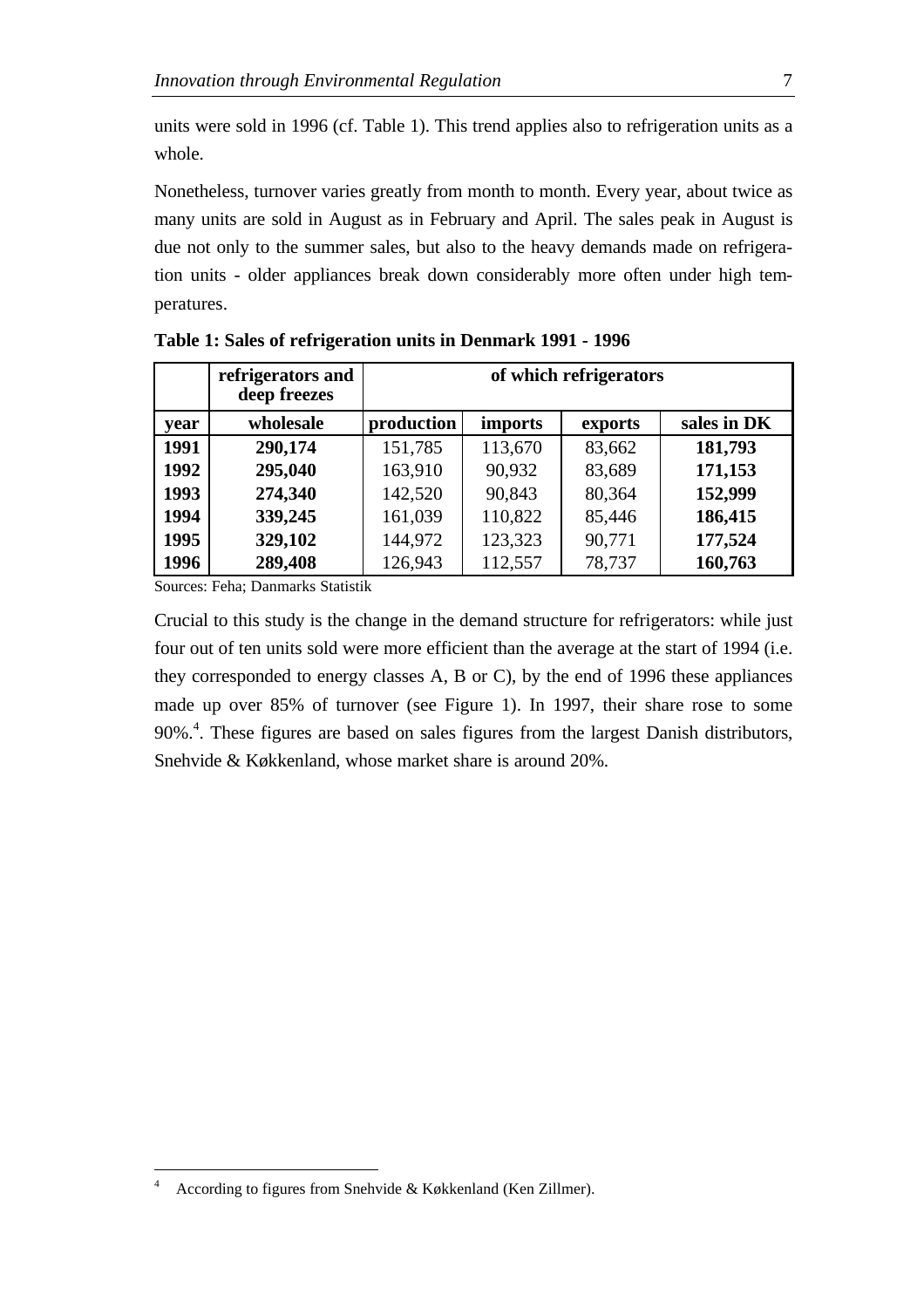

**Fig. 1: Turnover of refrigerators in Denmark by energy class (%).**

Turnover of refrigerators should now be looked at more closely. In January 1994, the mid-range group, D-E, had a market share of around 52%, while energy class A-C models together occupied only just over 42%. The market share of class B models has more than doubled, from 20% in January 1994 to some 47% in September 1996. The best (energy class A) models' market share has risen from just over 2% (January 1994) to just under 6% (December 1996), almost by a factor of three. In November 1995, both top energy classes together (A & B) achieved 40% market share, for the first time greater than that of class C models.

While refrigeration units with average energy consumption (energy classes  $D \& E$ ) which, with over 50% share, occupied the largest market segment at the start of the period under examination - still had a market share of around 33% at the end of 1994, this fell consistently to 20% in 1995 and to half as much, 10%, in 1996. The most dramatic fall can be seen in class E models, whose market share shrank from just under 24% in January 1994 to below 1% in December 1996.

Three significant changes or turnarounds took place in the period 1994-1996, the first as early as February and March 1994: the drastic fall in class D and E models is compensated by strong growth for classes A, B and C. This development cannot be attributed solely to the coming into force of the environmental tax reform on January 1st 1994. It was also supported by retail staff training (at Snehvide & Køkkenland), which also took place at the start of 1994.

The second significant change can be made out in October and November 1994. Here the market share of class A models doubled from 5 to 10%. There was, during this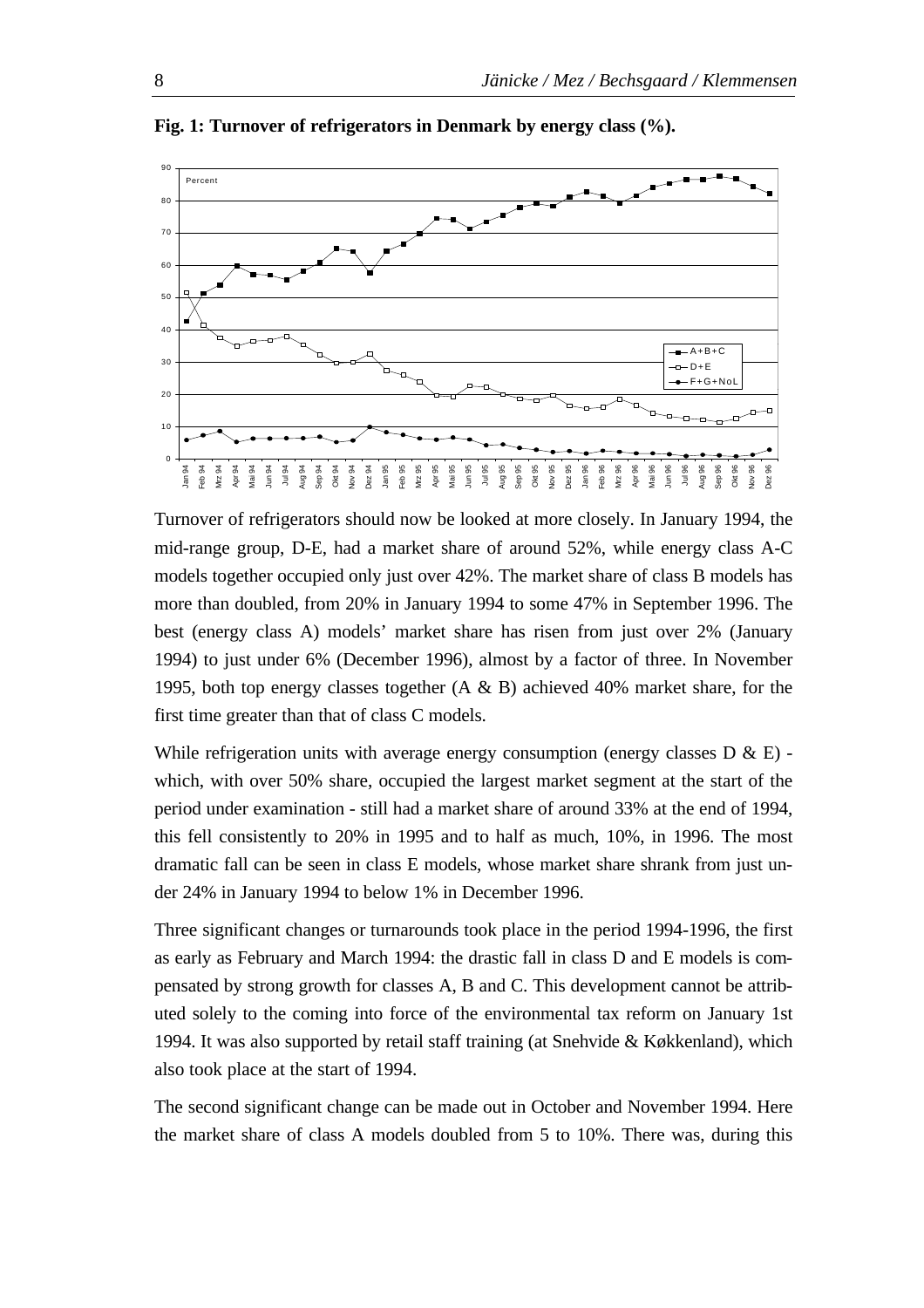period, a large energy saving campaign, and from 23/9 to 19/11/1994, retailers offered customers purchasing an energy-saving model 200 DK for their old one.

The third turnaround came in the summer of 1996. From may 1996, the market share of class B models rose from 33 to almost 50%, and then fell slightly. On the other hand, the share for class C models - since 1994 the best selling refrigerators - fell from 41% in May 1996 to 33%.

During this period, there were no new measures to promote energy-efficient domestic appliances, but other refrigerator manufacturers (Blomberg, Bauknecht, Indesit and Hoover) expanded their product range to include energy-saving models. A further explanation of the structural change in turnover can be found in the extended range of products available. After consumer's purchasing decisions became more strongly influenced by energy consumption, more and more manufacturers began supplying energy-saving models in Denmark.

The trend analysis shows that the strongest demand was for the best models (energy class  $A \& B$ ), while the upturn in turnover of class C models is less strong (cf. Figure 2).



#### **Fig. 2: Trends in turnover of refrigerators in Denmark by energy class**

Long after the pioneer Gram had done so, five other companies (Bosch, Electrolux, Frigor, Husquarna and Vestfrost) put their first class B models on the market. By the end of 1993, seven other manufacturers had done the same. A further nine manufac-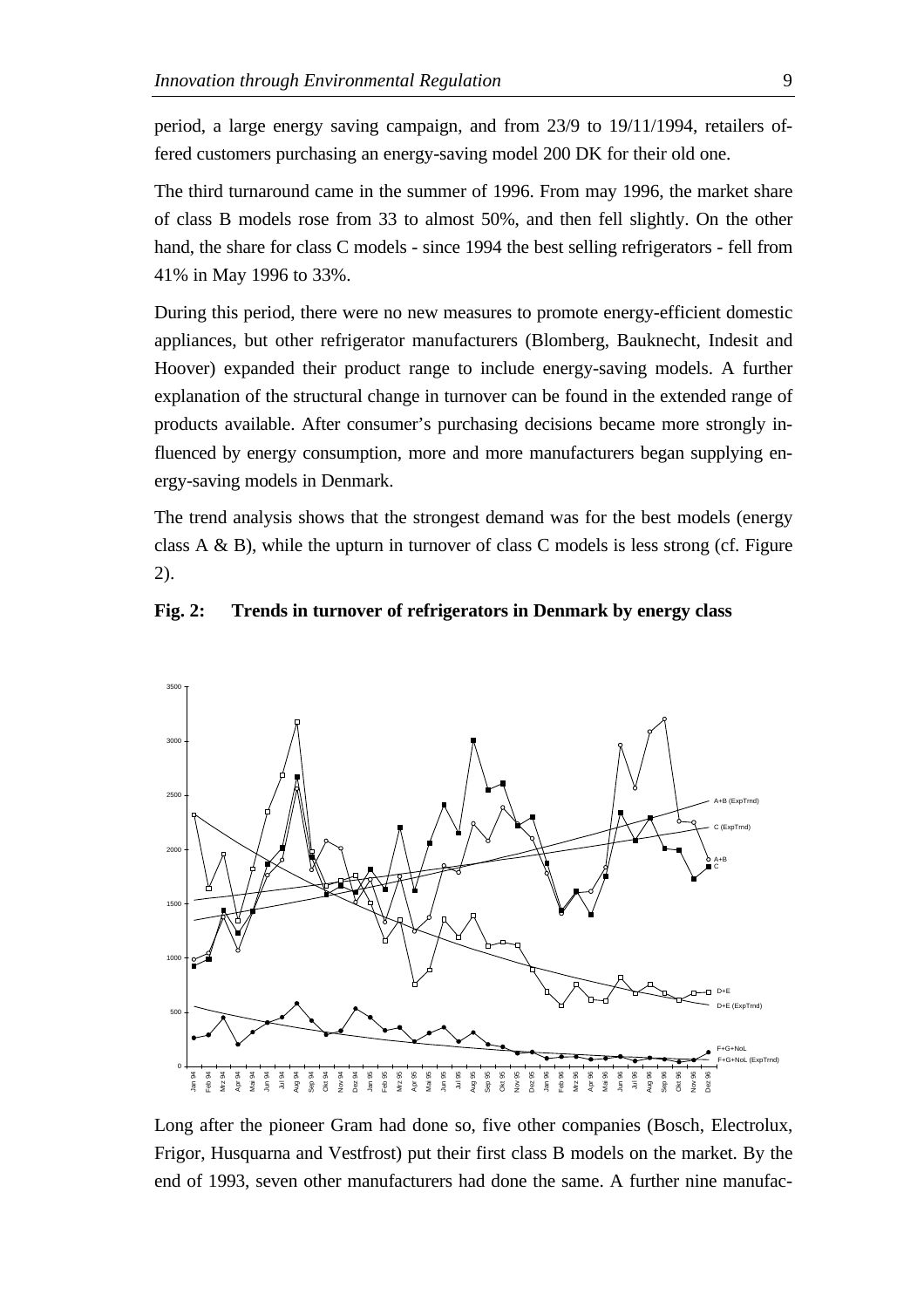turers presented their first B class model after 1st January 1994, three of them not until the end of 1996.

The first class A model was offered by Gram from July 1987. Four other manufacturers followed suit in 1990, 1991 and 1992. Five offered no class A model until after 1/1/94.

Thus it can be noted that supply of energy-saving refrigerators almost doubled after 1993. However, the two Danish refrigerator manufacturers to supply both class A and class B models have failed to profit from this development. In recent years, their market share in Denmark has even fallen slightly, as some 20% more refrigeration units are being imported as in 1992/93. Nonetheless, they have been able to increase their exports - and have reduced production.

# **4 Policy Development**

A series of energy policy measures present themselves as possible factors influencing this remarkable restructuring of demand for refrigerators. The following table offers a chronological overview of energy policy measures and other initiatives for increasing the energy efficiency of electrical household appliances in the period under examination (see Table 2).

# **4.1 The CO2 / energy tax**

Denmark was the first EU country to introduce a  $CO_2$  charge in addition to energy taxes (in 1992). At the start of 1993, Schlüter's conservative government was replaced by a centre-left coalition. The winning coalition, as the "green majority" (AN-DERSEN 1997) had already forced the previous minority government into action on environmental policy. Correspondingly, the new government announced a markedly environmentally friendly policy: an environmental tax reform passed through parliament in May of that year. Under it, income tax will be reduced within five years, and the share of the "green" tax falling on households will rise from 10 to 15% (cf. MEZ 1995).

Alongside 25% VAT and the  $CO<sub>2</sub>$  charge, the price for electricity in Denmark contains two further charges: a special electricity charge levied since 1977 - aimed at reducing oil consumption - and a limited term  $SO_2$  charge (introduced on  $1/1/1996$ ). Together with the  $CO<sub>2</sub>$  charge, these three electricity-specific charges now make up 47% of the cost of electricity. Following the environmental tax reform, the electricity charge has risen annually from 27 Öre/kWh (1993) to reach 46 Öre/kWh (1998) (see Table 3).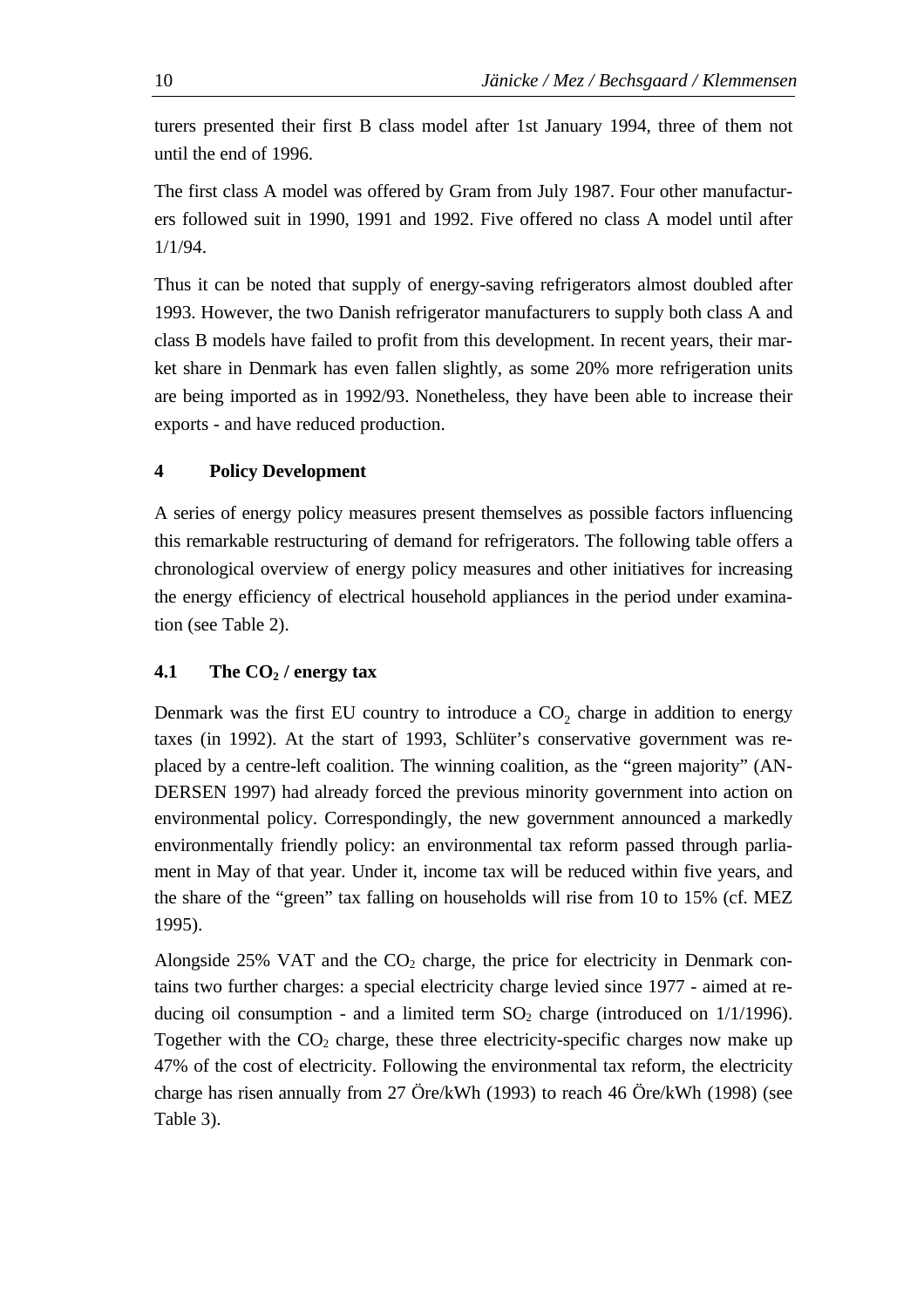| Table 2:                  |  |  | Chronology of energy and environmental policy measures in |  |  |
|---------------------------|--|--|-----------------------------------------------------------|--|--|
| <b>Denmark since 1989</b> |  |  |                                                           |  |  |

| Year     | <b>Policy Development</b>                                                             |
|----------|---------------------------------------------------------------------------------------|
| 1989     | Introduction of the "energy savings arrow" (el-spare-pilen) on hard white goods.      |
| 1990     | The long term energy programme "Energy 2000" defines targets on the reduction of      |
|          | energy consumption and CO <sub>2</sub> emissions.                                     |
| 12/21/91 | A CO <sub>2</sub> tax was adopted by Act 888.                                         |
| 05/15/92 | $CO2$ tax of 0.10 DKK/kWh comes into force                                            |
| 01/01/93 | Energy tax on electricity increased to 0,27 DKK/kWh.                                  |
| 1993     | EC directive on labelling of refrigerators decided.                                   |
| 05/1993  | Parliament adopts the "Ecological tax reform".                                        |
| 09/1993  | Follow-up to "Energy 2000"                                                            |
| 01/01/94 | Energy tax on electricity increased to 0.30 DKK/kWh.                                  |
| 1994     | Training for sales staff on how to sell "energy-friendly" products.                   |
| 09/1994  | Energy saving campaign on "energy-friendly" refrigerators. Focus on the élite.        |
| 09/1994  | Introduction of a part exchange scheme (200 DKK for trading in an old refrigerator).  |
| 01/01/95 | Energy consumption labelling of refrigerators comes into force.                       |
| 01/01/95 | Energy tax on electricity increased to 0,33 DKK/kWh.                                  |
| 10/1995  | Follow-up to the energy savings campaign                                              |
| 01/01/96 | Energy tax on electricity increased to 0,36 DKK/kWh                                   |
| 01/01/96 | SO <sub>2</sub> tax on electricity of 0.009 DKK/kWh comes into force                  |
| 04/1996  | "Energy 21" as $4th$ Danish energy plan is launched, placing strong emphasis on $CO2$ |
|          | emission reduction.                                                                   |
| 09/03/96 | EC directive on norms for refrigerators decided - to come into force in 1999.         |
| 01/01/97 | Energy tax on electricity increased to 0,40 DKK/kWh.                                  |
| 05/1997  | New energy saving campaign on "energy-friendly" refrigerators.                        |
| 20/10/97 | Environmental Energy Council organises first Energy Day, mounts advertising cam-      |
|          | paign: "Private Energy Consumption""                                                  |
| 1/1998   | Electricity charge raised to 0.46 DKK/kWh; new energy charge of 0.006 DKK/kWh         |
|          | (to finance "Energy Savings Fund")                                                    |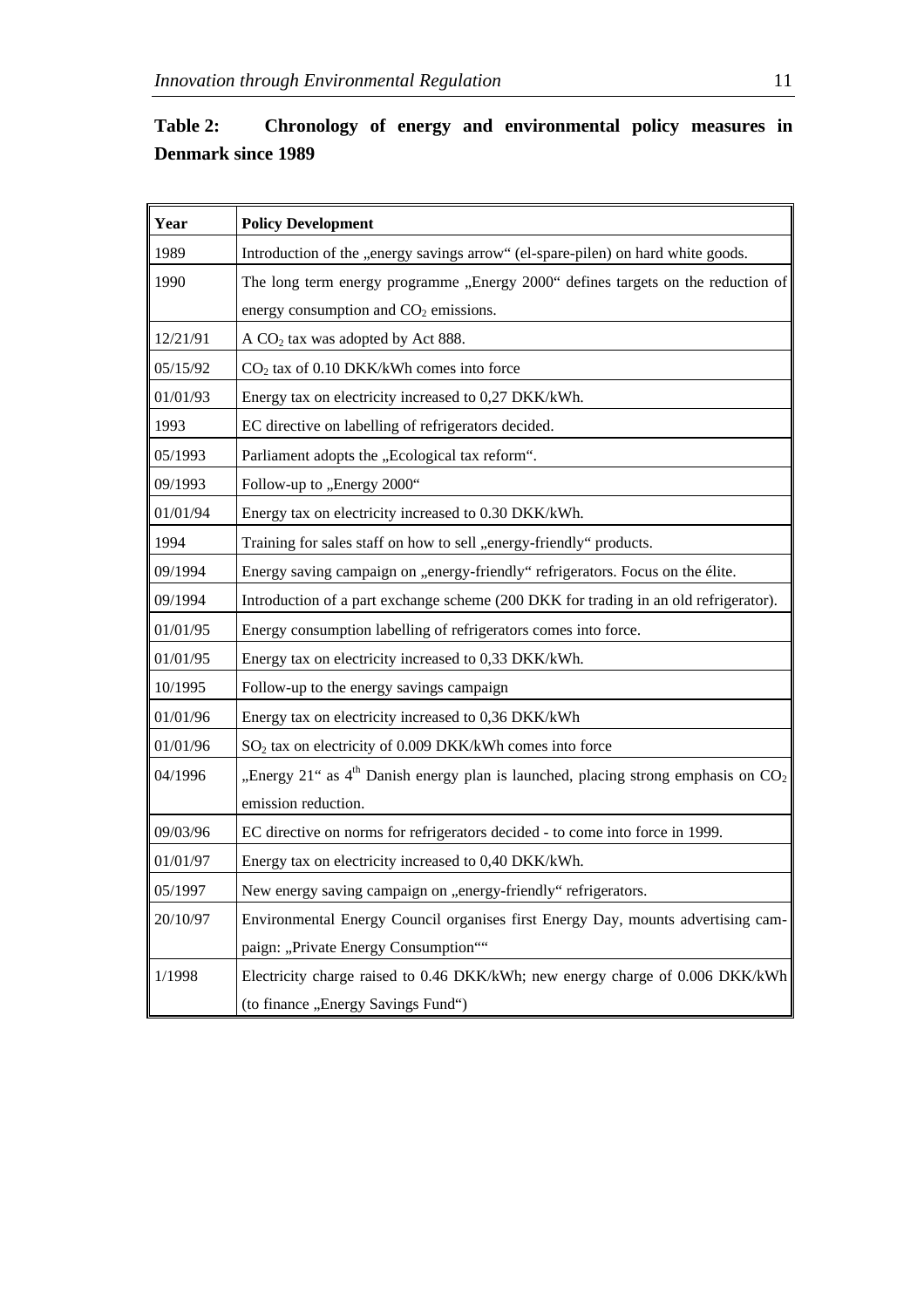| year | electricity | $CO2$ charge | $SO2$ charge | energy savings | total |
|------|-------------|--------------|--------------|----------------|-------|
|      | charge      |              |              | fund           |       |
| 1992 | 25.50       | 10.00        |              |                | 35.50 |
| 1993 | 27.00       | 10.00        |              |                | 37.00 |
| 1994 | 30.00       | 10.00        |              |                | 40.00 |
| 1995 | 33.00       | 10.00        |              |                | 43.00 |
| 1996 | 36.00       | 10.00        | 0.90         |                | 46.90 |
| 1997 | 40.00       | 10.00        | 0.90         |                | 50.90 |
| 1998 | 46.00       | 10.00        | 0.90         | 0.60           | 57.50 |

**Table 3: Changes in electricity charges in Denmark since 1992 (Öre/kWh)**

As of 1998, a new charge of 0.6 Öre/kWh will be levied to finance the "energy savings fund" (El-Sparefonden). It aims to support substitution of electric heating systems and promote the development, marketing, purchase and use of electricity-saving appliances.

According to a study conducted by Gallup for the daily Berlingske Tidende (11th May 1997), the charges are accepted by the majority: 44% of those questioned consider the green taxes to be set at the right level, 16% find them too low, 22% find them too high, 10% argue for their abolition and 8% expressed no opinion.

The environmental tax reform triggered a boom in the use of renewable energy. It was the necessary condition for the aforementioned diffusion of the best energy-saving appliances. The tax hike, in association with the lowering of income tax, was highly visible. However, its impact on behaviour came about only in combination with other instruments, and the specific impact of the individual impacts is hard to investigate, precisely because of this interdependence.

# **4.2 Labelling energy consumption**

 $\overline{a}$ 

The purchaser's preference for an efficient appliance can only make itself felt where there is corresponding labelling. There is a certain tradition in this respect in Denmark. As early as 1989, the energy supply companies introduced the "energy savings arrow" for hard white goods. According to the energy consumption of the article, between one (lowest consumption) and fifteen (highest consumption) arrows were awarded.

This initiative influenced the European energy labelling system, which was agreed in an EU directive in 1994 and came into force for refrigeration units on 1st January 1995.<sup>5</sup> The labelling divides refrigeration units into energy classes from A to G, where A represents the most efficient and G the least efficient appliance. At present, there are already class A refrigerators without freezer compartment and deep freezes on the

<sup>&</sup>lt;sup>5</sup> A directive on energy labelling for washing machines and tumble dryers followed in October 1996.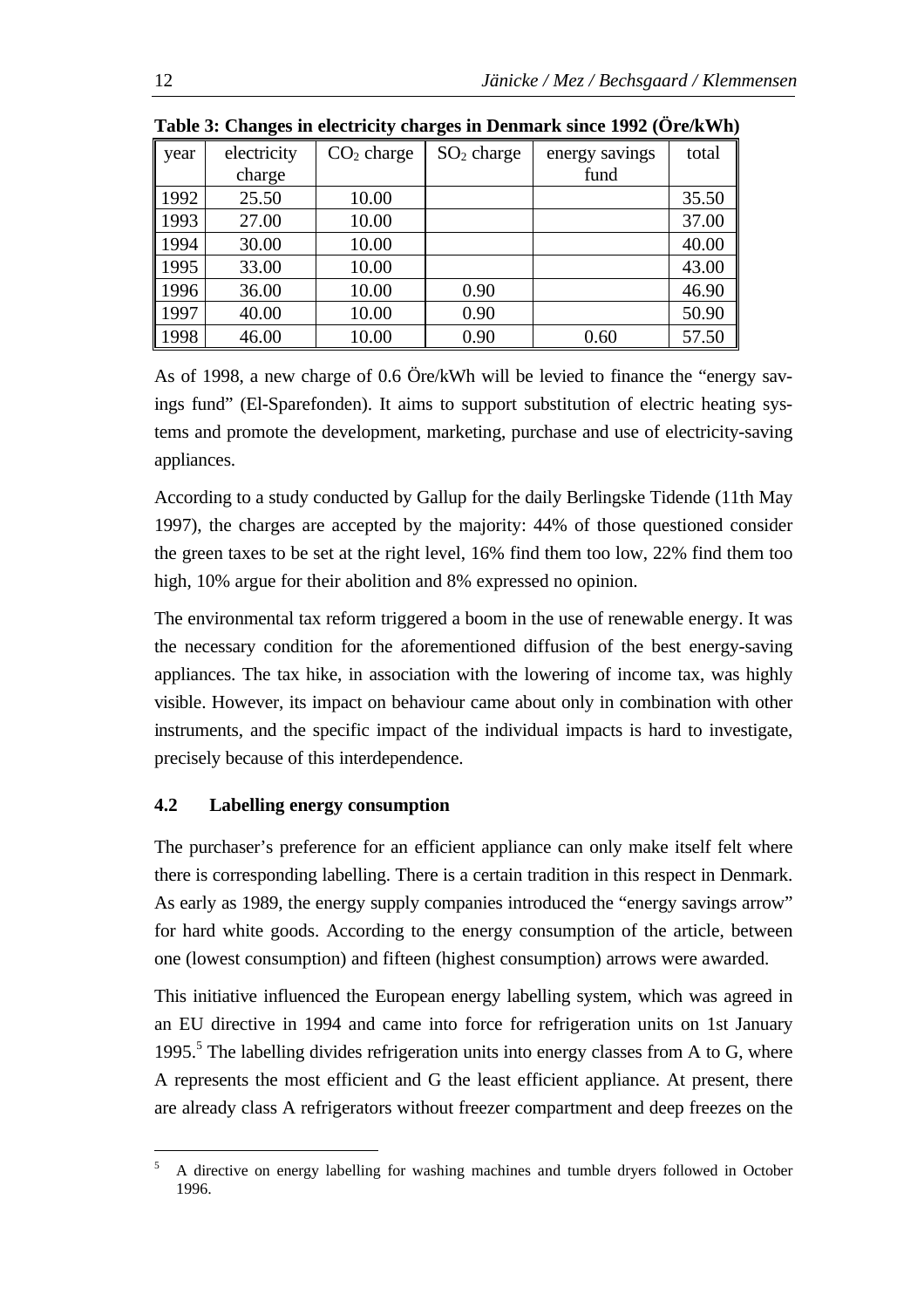market. The most efficient refrigerators with freezer compartment and fridge-freezers are class B.

In Denmark it was decided to extend the EU labelling system with the already wellunderstood energy savings arrows. The arrows offer a more subtle picture of the worst and the three best energy classes, in which A corresponds to 1-4 arrows, B to 5-6 arrows and C to 7-8 arrows, while G corresponds to 12-15 arrows. Energy classes A-G correspond to a energy consumption,  $6$  relative to class D, of:

 $A < 55%$  $B < 65\%$  $C < 90\%$  $D < 100\%$  $100\% < E < 110\%$  $110\% < F < 125\%$  $G > 125%$ 

The intention is to revise the energy classes at regular intervals. Appliances in the worst classes should be taken off the market within certain time limits. Thus the development of more energy-efficient models will receive additional incentives.

# **4.3 Public awareness of energy consumption**

Several advertising campaigns targeting consumers were conducted to promote the diffusion of more energy-efficient refrigeration units. It is worth noting that the campaigns were not only initiated by the state, but also by the energy sector and retailers. They offered information about energy consumption labels and the economic and environmental advantages of efficient appliances. In September 1994, a nationwide campaign about energy-saving refrigerators in particular was started by the energy supply companies. This campaign targeted the most efficient models. A list of these models was published to help consumers make an informed purchase, and the newfor-old payment of 200 DKK per refrigerator was a particularly influential factor in the campaign - 7,015 new refrigerators were purchased in part exchange under this scheme. October 1995 saw a follow-up to the 1994 energy saving campaign.

As a guide to consumers, the Association of Danish Electricity Plants has produced a list with the range of refrigerators currently available which is updated ten times a year. The list contains the names of the manufacturers, countries of origin and information on technical data, energy consumption, energy class and the recommended

<sup>&</sup>lt;sup>6</sup> Relative to the market average in 1992.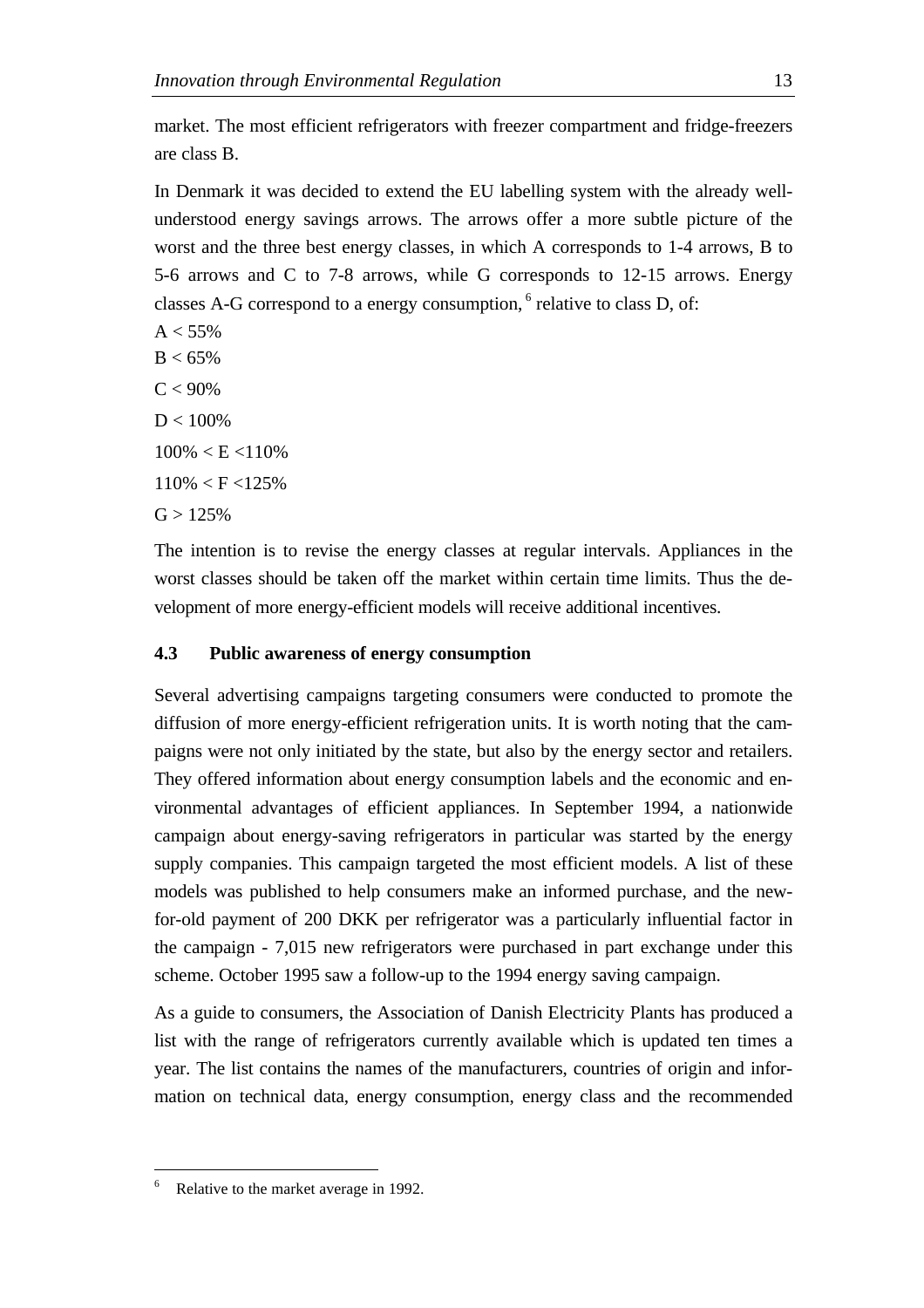retail price (DEF 1996a-e). The information on around 4,600 appliances is collected in an electricity sector data base.

From May to September 1997, a further campaign about energy-saving refrigeration units was conducted, in the form of informative leaflets and a seven minute long TV advertisement, "The Olsen band's savings plan". Consumers were told about the environmental benefits of using efficient appliances and the financial advantages for the user. This energy sector campaign can now be found on the Internet.<sup>7</sup> In October 1997, yet another energy saving campaign was started, this time by the new Environmental Energy Council (see below).

Alongside public consumer information, the electricity supply companies also conducted regional campaigns to encourage households to purchase energy-saving refrigerators and thus to reduce energy consumption. The regional campaigns consisted mostly of information delivered with the electricity bills or soirees, where information was available on energy savings and products, as well as tips on using various electrical appliances more efficiently. The electricity suppliers also used energy advisers, who answered questions on appliances' energy consumption.

There have also been campaigns by retailers or distributors in connection with specific appliances.

# **4.4 Training for retail staff**

To enhance the impact of energy consumption labels, the Energy Agency took the step of training staff in the electrical goods retail sector in 1994, when a pilot project was started for sales personnel at Snehvide A/S. The goal of the course was to familiarise salespeople with energy labelling and with using the label as a selling point in sales pitches. The project was conducted by a group containing, among others, representatives of the Energy Agency, the Association of Danish Electricity Plants, NESA, NESA, Snehvide A/S and DTI Energi. In 1995 the project was conducted nationwide by the Energy Savings Committee and the Energy Agency. Some 20% of sales staff connected with white goods retail took part in the training, approximately one salesperson per outlet.

# **4.5 Maximum consumption standards**

Standards play a not inconsiderable role in Danish environmental policy. There have not as yet been any concerning energy consumption by refrigeration units. In Septem-

<sup>7</sup> http://www.spareskab.dk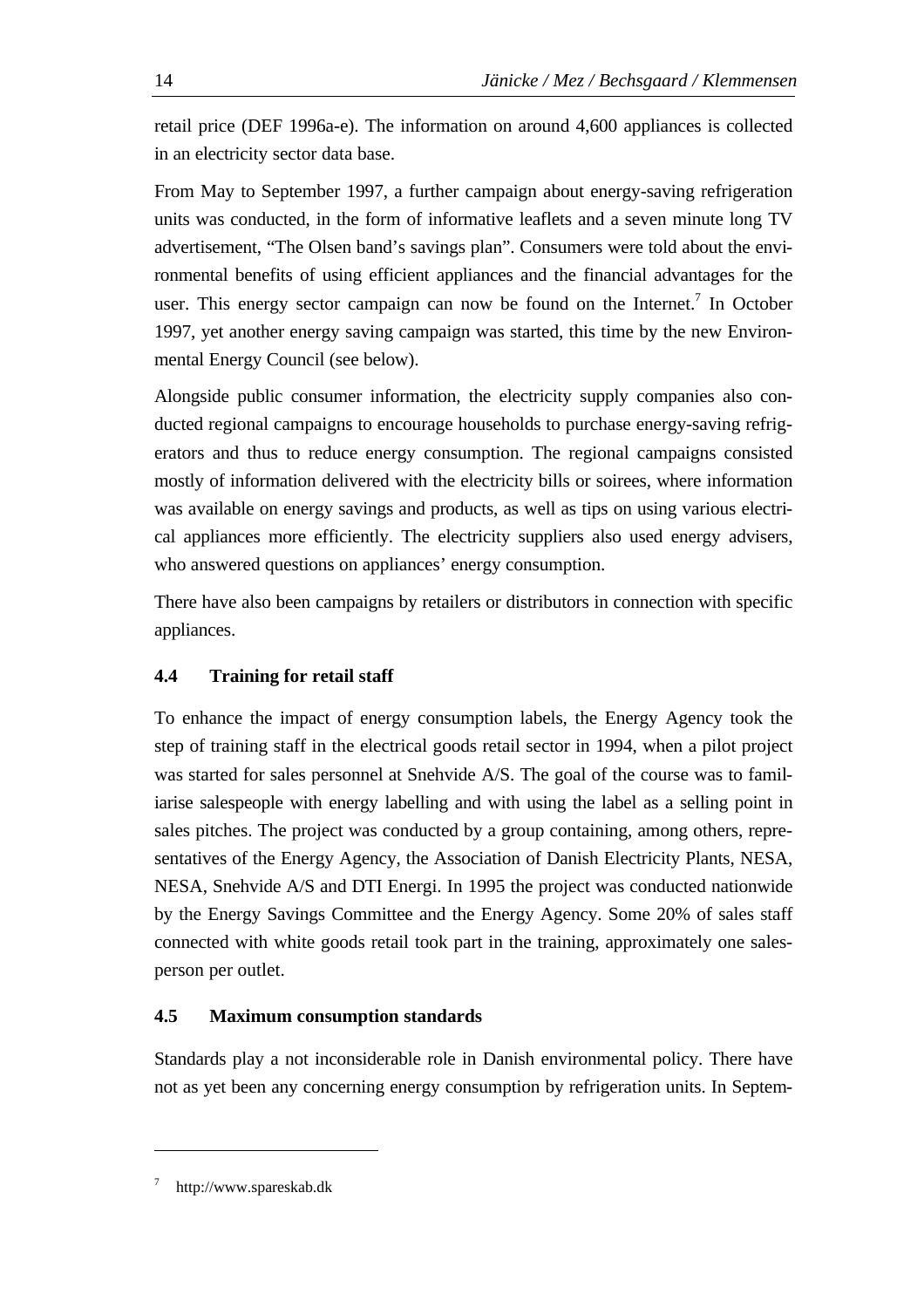ber 1996, the EU agreed common EU standards for the maximum energy consumption by refrigeration units.<sup>8</sup> These will come into force in Denmark in 1999. At this time, only sales of class A, B, C and the more efficient class D models will be permitted.

In order to meet the requirements of the standard, the energy consumption of refrigerators will have to be reduced, it may only be 15% above the maximum permitted consumption. It is expected that this requirement will lead to a corresponding fall in energy consumption by European refrigerators. A study from 1995 showed that only 120 of 280 models on offer (in November 1994) met the EU requirements (MØLLER 1995, pp. 32f). If the Danish refrigerator market were to be regulated according to this standard today, only five manufacturers would be able to offer one or more of their models for sale, while nine manufacturers would disappear from the Danish market altogether (VINDING PETERSEN 1997, pp. 73f). For this reason, the introduction of this standard is expected to produce a considerable innovation effect with respect to refrigerators.

# **4.6 Institutional arrangements and innovation networks**

Last but by no means least in the mix of factors favouring energy-saving electrical appliances comes state support for the corresponding innovation networks and welltargeted R&D projects. With respect to the development of energy-saving refrigerators, there were two major state-sponsored innovation projects: the UMIP project and support targeted at the development of a new compressor.

The UMIP project ran from 1991 to 1996 and was supervised by the Institute for Product Development (IPU), a charitable institute at the Danish Technical University (DTU).<sup>9</sup> The aim of the project was to evaluate methods of recording the environmental burden produced by complex industrial products, to develop guidelines for constructing environmentally friendly industrial products and to see these processes implemented within companies. Five Danish companies participated in the project, among them the refrigeration appliance manufacturer Gram A/S.

The institutional arrangements include in particular the state-financed "Energy Savings Council" (dissolved in 1996), the "Environmental Energy Council" and the "Energy Savings Fund". The Energy Savings Council issued a biennial report on energysaving initiatives. The Environmental Energy Council has been the Danish advisory panel on environmental and energy-related questions since 1996. It has an annual re-

Directive 96/57/EF, 3rd September 1996.

<sup>9</sup> The Environmental Agency has published five Danish language documents and an English summary in connection with the UMIP project.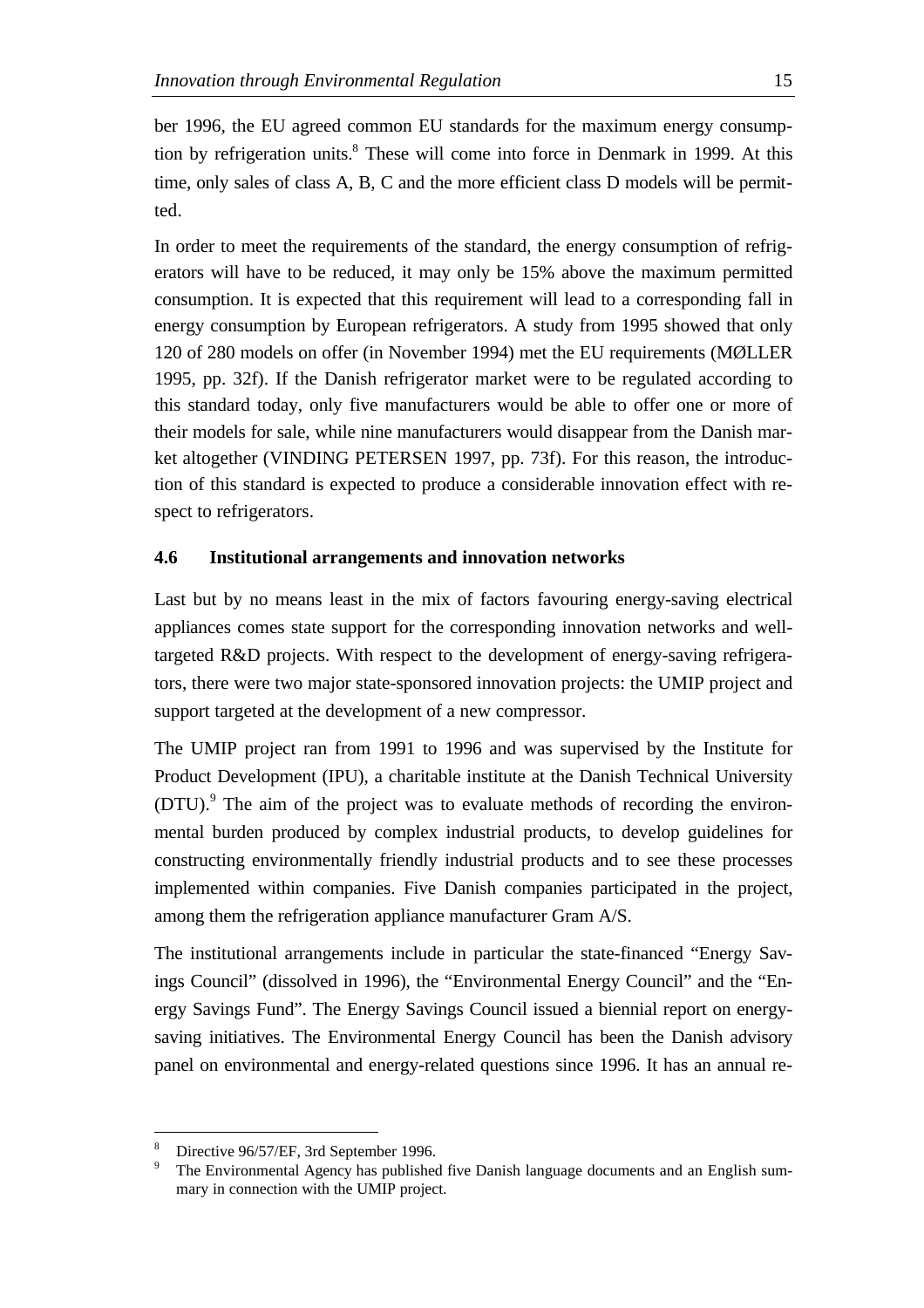search budget of ca. 5 million DKK. The Energy Savings Fund is a relatively recent initiative, and will, from 1998 onwards, be funded by an energy charge of 0.6 Öre/kWh. Its aim is to support the removal of electric heating systems, and to promote the marketing, purchase and use of energy-saving electrical appliances. It offers no funding for research.

As has already been stressed, the integration of energy and environmental policy is favoured institutionally by the merged "Ministry for the Environment and Energy".

# **4.7 Determinants of the change in consumer behaviour**

So what motivated this change in purchasing behaviour, which led to the significant diffusion of the best energy-saving appliances? Since the question concerns a complex compound of influences, pointing up specific component instruments and their influence is difficult and, in the context of the regulatory framework approach, also unnecessary. Nonetheless, surveys of customers and sales personnel do. offer some answers in this respect.

A study conducted by NESA at the end of 1994 showed that energy consumption was an essential determinant in purchasing decisions for a refrigeration unit: 47% of respondents replaced their old model because of its high energy consumption, 18% for environmental reasons and 34% because the old model had broken down. At the same time, however, the - higher - retail price was unimportant for only 9.5%. From this it can be concluded that - setting the environment aside - the cost of electricity, which rose from 1994 onwards, and thus the  $CO<sub>2</sub>$  / energy tax, was an important determinant of purchasing decisions, as it justified the higher retail prices.

Another study was conducted in 1994 in the context of the EU decision to require labelling of energy consumption on electrical appliances, in a related pilot project in Denmark. Among others, the Energy Agency, the Association of Danish Electricity Plants, NESA, Snehvide A/S and DTI Energi took part in the project. The retail staff questioned in the study emphasised that price was the most important factor in purchasing decisions, but almost all (95%) confirmed that energy consumption labels bore some influence. Of the customers themselves, 46% emphasised the primary importance of energy consumption, when asked, 25% that of price (DTI ENERGI 1994, pp. 31-33). A third study found that about half of households questioned considered the energy consumption labelling system introduced nationwide from 1995 onwards to be important or very important, while 29% thought it unimportant (DEFU 1996).

The surveys confirm that the impact of the  $CO<sub>2</sub>$  / energy tax grew stronger only in combination with energy consumption labels and information from retail staff. The numerous public information campaigns may have reinforced the effect.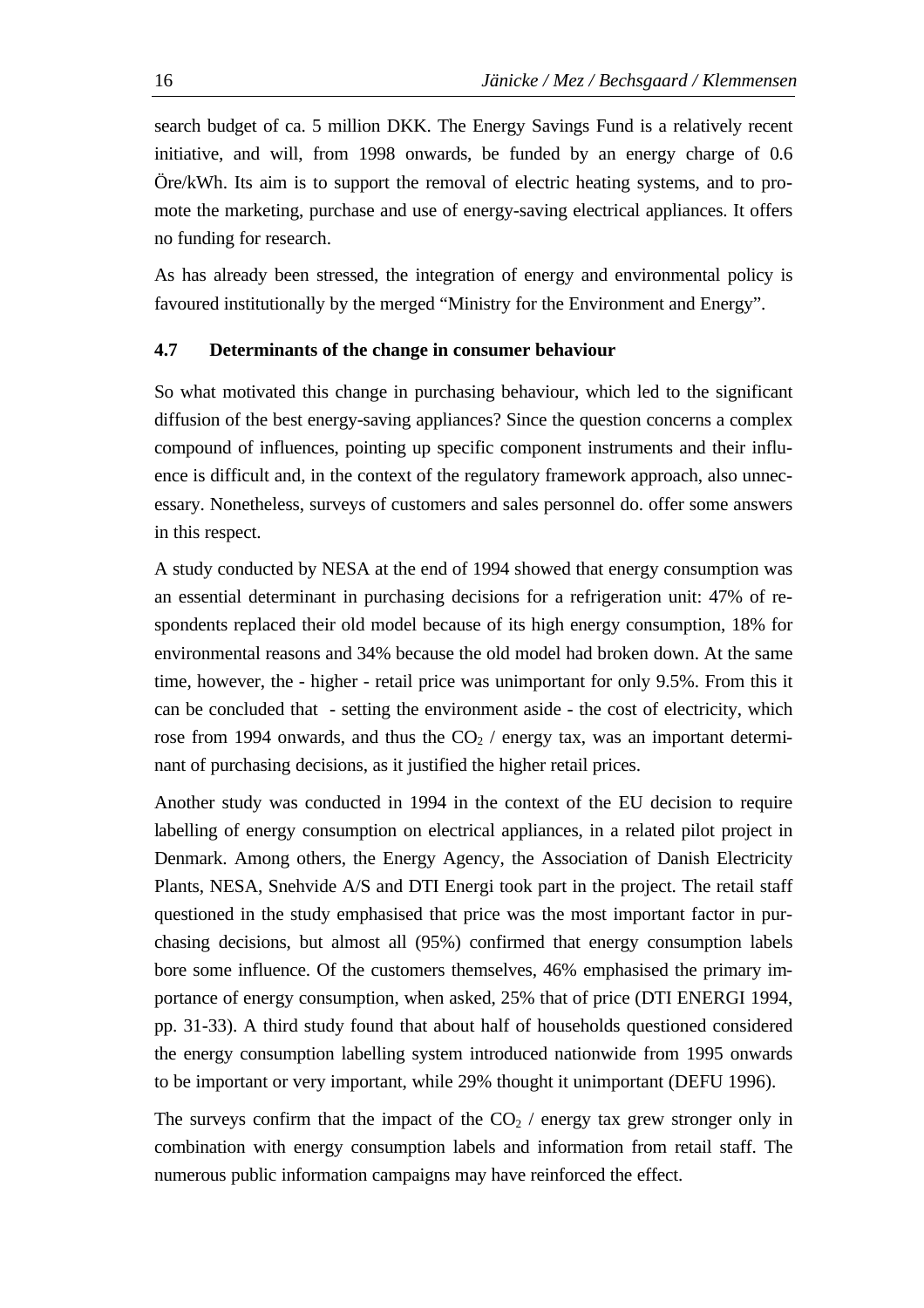The part exchange scheme certainly did. It is also the decisive factor in the strong growth in sales of class A refrigerators in autumn 1994. At precisely the same time, Siemens and Bosch also brought out their first class A models.

It should nevertheless still be noted that the sales boom in energy-saving refrigerators and the significant fall in sales of appliances in higher consumption classes had already begun in January-March 1994, at a time when the only explanation for a change in consumer behaviour on offer is the anticipation of higher electricity costs. In the light of consumer surveys also, the coming price rise was the core influential variable. The fact that customer preferences, in particular since 1996, have been for more expensive, but more efficient, models should also be emphasised once again.

# **5 Emerging technologies at the Danish manufacturer Gram A/S**

There are two producers of refrigeration units in Denmark, with widely differing company profiles. While Gram A/S produces refrigerators above all for the Scandinavian market, production by A/S Vestfrost comes onto the European and Middle Eastern markets. Gram is seen as the environmental innovator for refrigerators in Europe, but Vestfrost also belongs amongst the front runner companies in its branch (see Table 4).

| date       | manufacturer     | energy class |
|------------|------------------|--------------|
| 11/1984    | Gram             | class B      |
| 7/1987     | Gram             | class A      |
| 1/10/1989  | <b>Bosch</b>     | class B      |
| 1/10/1989  | Electrolux       | class B      |
| 1/10/1989  | Frigor           | class B      |
| 1/10/1989  | Husquarna        | class B      |
| 1/10/1989  | <b>Vestfrost</b> | class B      |
| 8/8/1990   | Atlas            | class B      |
| 15/8/1990  | Vibocold         | class A & B  |
| 17/6/1991  | Candy            | class B      |
| 27/9/1991  | Electrolux       | class A      |
| 21/10/1991 | Frigor           | class A      |
| 20/8/1992  | Miele            | class B      |
| 20/8/1992  | <b>Siemens</b>   | class B      |
| 31/8/1992  | <b>Vestfrost</b> | class A      |
| 1/3/1993   | Cylinda          | class B      |
| 3/3/1993   | Gorenje          | class B      |
| 1/1/1994   | <b>AEG</b>       | class B      |
| 29/6/1994  | Whirlpool        | class B      |
| 1/9/1994   | <b>Bosch</b>     | class A      |

**Table 4: The range of refrigerators in Denmark** - dates of introduction for the first class A and B models (Danish companies in boldface)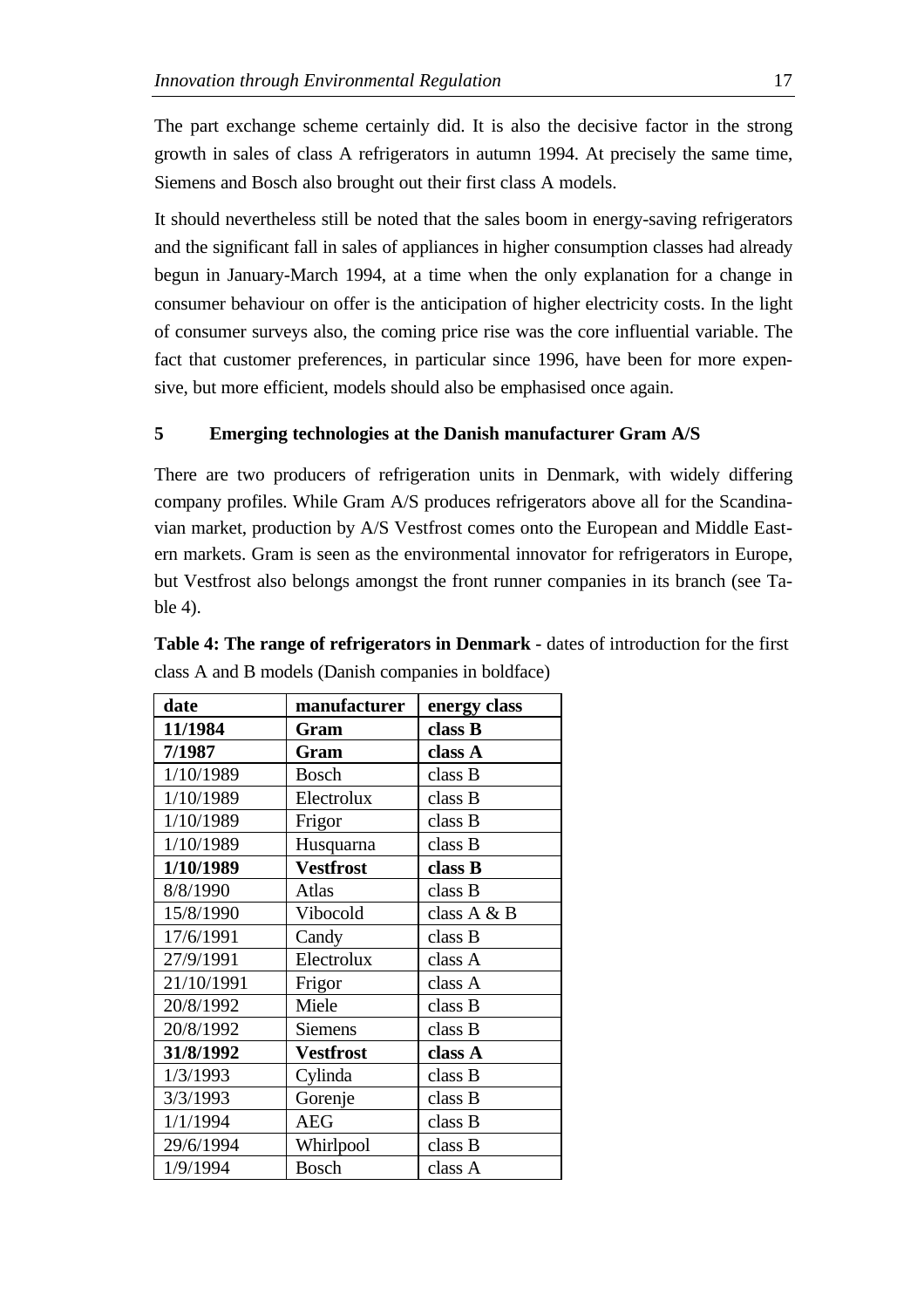| 1/9/1994   | <b>Siemens</b>       | class A |
|------------|----------------------|---------|
| 12/9/1994  | Blomberg             | class B |
| 21/3/1995  | <b>General Frost</b> | class B |
| 25/4/1995  | Atlas                | class A |
| 3/5/1995   | Husquarna            | class A |
| 15/10/1995 | Vølund               | class B |
| 1/11/1995  | Zanussi              | class B |
| 1/4/1996   | Blomberg             | class A |
| 24/10/1996 | <b>Bauknecht</b>     | class B |
| 18/11/1996 | Indesit              | class B |
| 28/11/1996 | Hoover               | class B |

Source: Vinding Petersen 1997, Appendix; own research

Even in the early years, Gram was the European pioneer of energy-saving refrigerators. In the period under examination, the firm also occupied itself with a series of additional energy-saving and environmental improvements, the most important of which are included in this study (see below).

# **Innovations by Gram from 1993**

- Development of a new compressor (on sale 1997/98): energy savings of 40%
- Improved electronic control for refrigerator systems: energy savings of 5-10%
- Vaporisers relocated: energy use ca. 10% more efficient
- New construction for condensers and rear cover: material savings of 15% less steel
- Improved cooling and foaming systems, reducing contribution to greenhouse effect by 75%
- Nickel-free hinges

Sources: Ugebrevet Mandag Morgen No. 21 - 3rd June 1996; own research

The firm, founded in 1901, had a turnover of 968.7 million DKK in the 1995 financial year. Production is divided evenly between household refrigeration units, commercial refrigeration or freezing units and specialist equipment for ice-cream production. Gram currently employs 1,800 people in Denmark and 200 elsewhere, of whom 800 are involved on the manufacture of household refrigeration units.

Gram manufacturers refrigerators for its own brand, and primarily (50%) for the Danish market, where it has a market share of 30%. The remaining production is sold in Sweden (20%), Norway and Finland (10% each) and other European countries (Netherlands, Germany).

Its competitive strategy is based on quality, where a low energy consumption, low environmental impact and safeguarding the quality of the refrigerator's contents are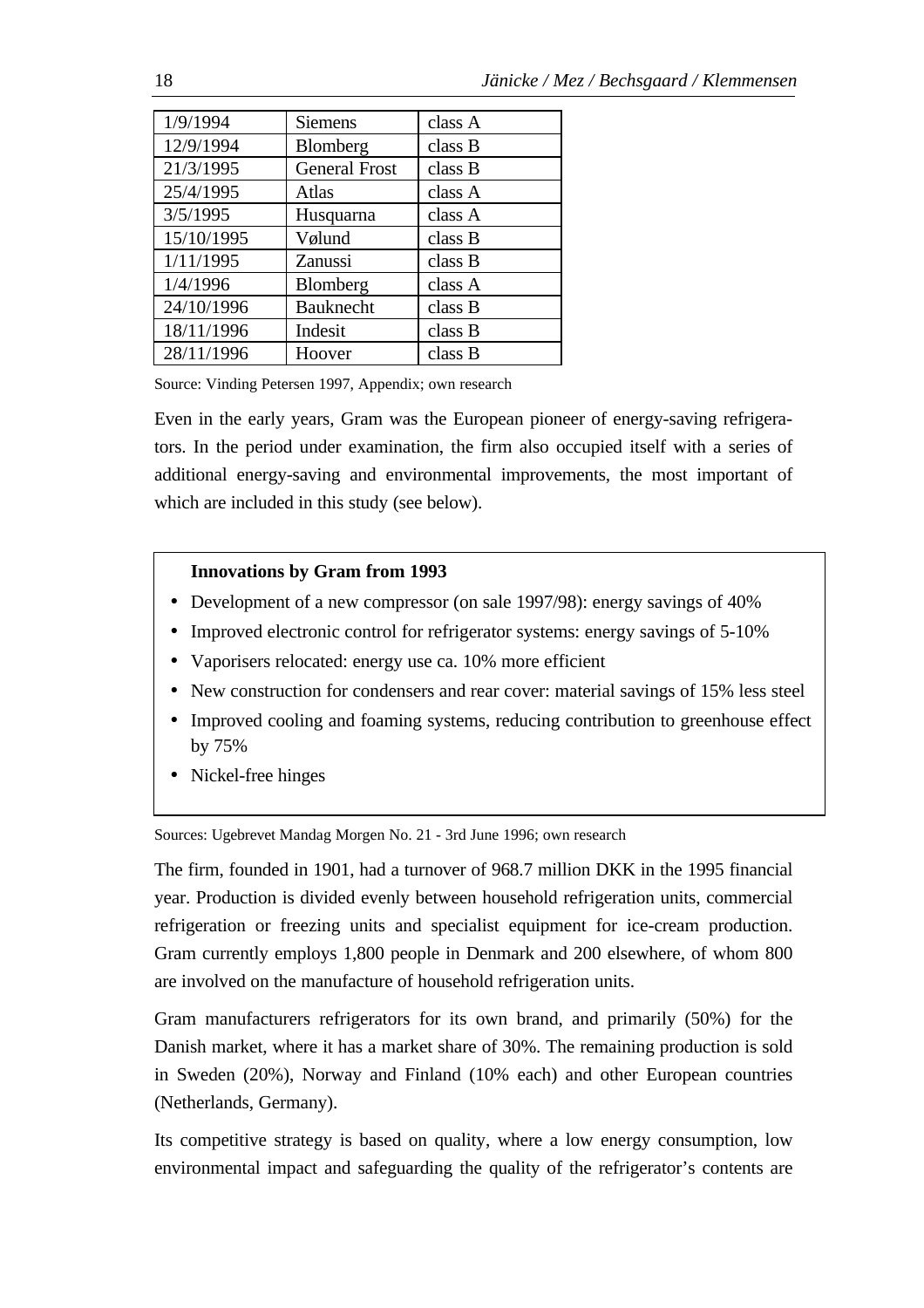the key parameters. The first refrigerator which would qualify as energy class B today came onto the market as early as the end of 1984. The LER 200, a low-energy refrigerator, developed jointly with Denmark's Technical University between 1986 and 1988, was the world's first refrigerator with such an extraordinarily low consumption of energy, and was put on sale in summer 1987. Despite the relatively high retail price, however, turnover was not high enough to cover the development costs, and the climate debate also turned its attention to the technically still insoluble environmental problems inherent in refrigerator components towards the end of the 1980s. Nonetheless, the LER 200 provided excellent publicity for Gram. A second generation of refrigerators was subsequently developed, with a somewhat higher energy consumption, but about 1,000 DKK (ca. 260 DM) cheaper. Gram has not used CFCs in its refrigerator production since 1992.

In the context of Denmark's integrated environmental and energy policy, where the goal of energy savings was stressed for the first time in 1990, the company has enjoyed competitive advantages from its ability to supply especially energy-efficient models.

The 1990s saw a second impetus to innovation, this time from state-sponsored R&D projects. Gram was an active participant in the UMIP project (see above) and the development of a new compressor, which received special state funding, as well as taking part in R&D networks with other companies and research institutes interested in reducing the energy consumption and environmental impact of refrigerators. Most of these innovations are already ready for the market.

The UMIP project was conducted in the period 1991-96, supervised by the Institute for Product Development (IPU), and funded with 50 million DKK. At Gram, the UMIP project led, among other things, to the development of a new electronic temperature control for refrigerators, which - along with other improvements in the vaporiser - cuts energy consumption by 10-15%. UMIP placed Gram into the position of technological pioneer. The UMIP system was described as the "best strategic environmental tool" (ANONYMOUS 1996), because industrial companies could investigate precisely to what extent their products burdened the environment, and then include this in strategic company decisions. The IPU won the Nordic Council's nature and Environmental Prize in September 1997 for the UMIP project.

State funding of the compressor project started in 1993, with the aim of developing a compressor able to reduce the energy consumption of refrigerators. Funding took place through the Energy Agency. Danfoss A/S, Gram and Ålborg University jointly developed a compressor which consumes 40% less energy. Refrigeration units with this compressor are, however, not yet on the market. This is also the case with better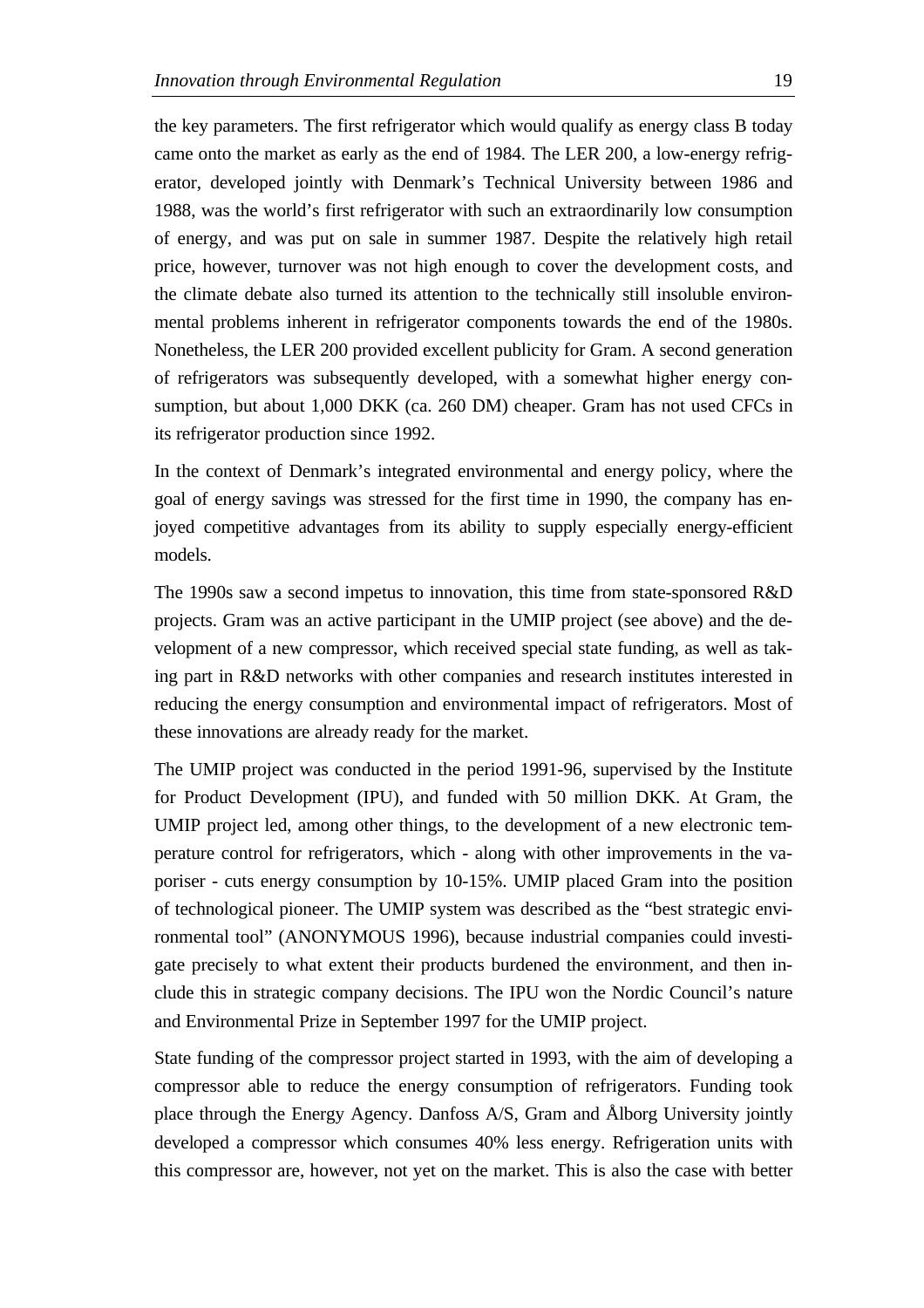insulated refrigeration units, developed by Gram in 1996 (VINDING PETERSEN 1997, p. 58).

Iver Iversen, head of the construction and development department at Gram, believes that obligatory labelling of energy consumption gave a push to the development of energy-saving refrigerators. The product range was extended by energy class A products while, at the same time, production of energy class D-G models was gradually closed down.

Gram's main range currently meets the requirements for energy class B, while class A and C models are also available. Around 80% of turnover is in class B and C models. Because of their high prices, turnover in class A models is limited to "environmentally conscious consumers". In the opinion of the company representative we spoke to, energy consumption labels have promoted environmental awareness over considerations of cost in consumers. He backed this up with a comparison with Sweden, where he claimed there was as much consumer pressure to be found, although electricity prices were significantly lower than in Denmark, and the return on a purchase was therefore considerably lower in Sweden.

The product life of energy-saving refrigerators is estimated to be around 13 years, as with conventional models. Class A models are considerably more expensive, class B models somewhat more so. A sizeable portion of efficiency-related savings therefore goes to the innovator. Nonetheless, a class A model is able to pay off the additional purchasing costs within three to five years, according to Gram.

The motivation for Gram to develop and supply energy-saving and less environmentally harmful refrigeration units was described as follows (in an interview with Iversen):

- The key motive for the company is to remain one step ahead of the legislator, with mature products.
- This has been the case with environmentally motivated innovation since the start of the climate debate. It strengthens the company's image of always being ahead of the game with respect to development - and political environmental requirements. For example, CFC-free refrigerators from Gram were already in the shops before other manufacturers could make a name for themselves in this area.
- Gram favours external support and cooperation, e.g. with universities, the state and other manufacturing companies, when developing components or strategies. This cooperation in R&D networks has brought about two decisive examples of environmental innovation.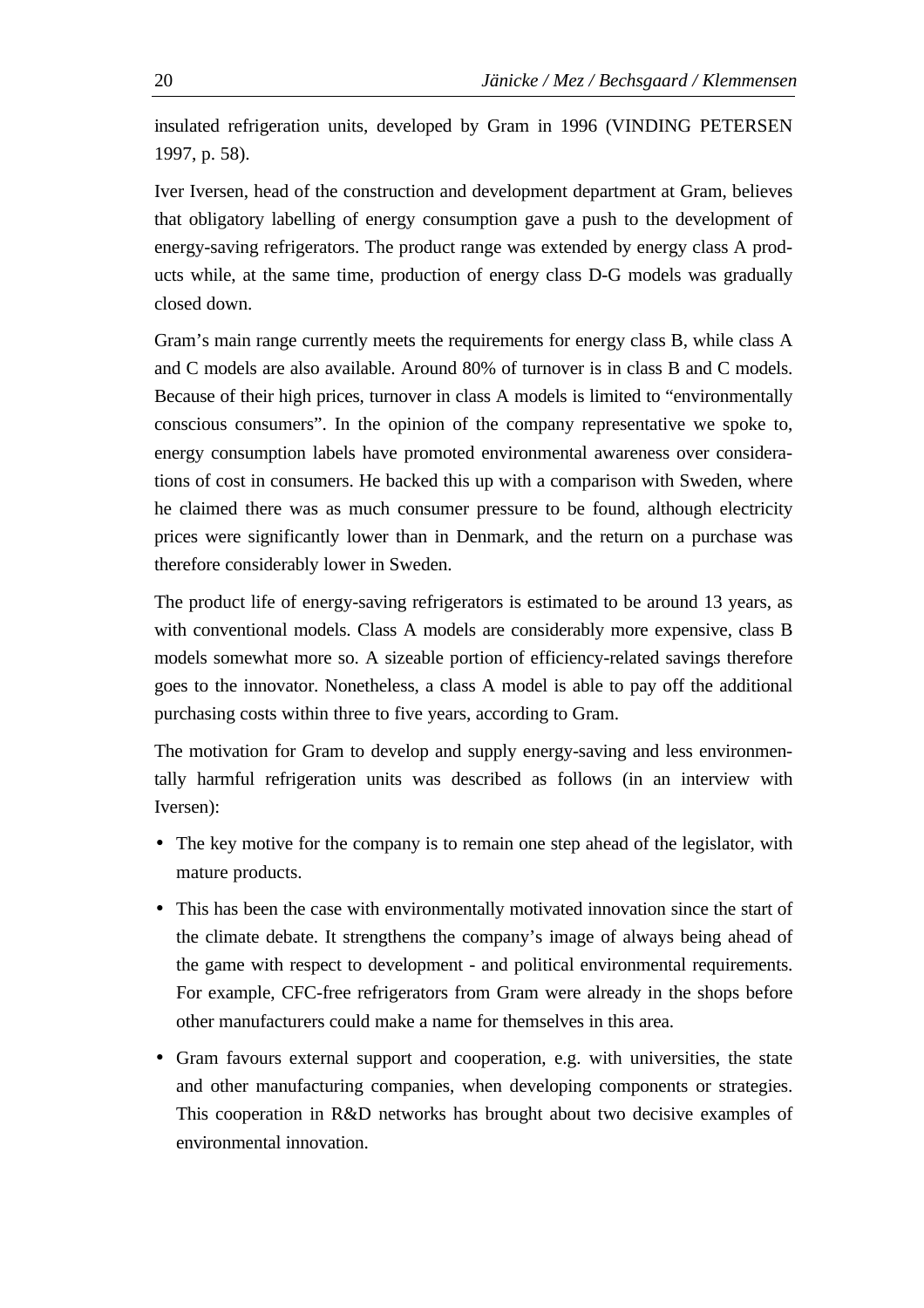• Because Gram is in the market with its own product, its brand name and image (quality, stable production, energy-consciousness, etc.) must be protected. Thus the company considers strategic aspects itself, in order to take on the role of frontrunner.

In fact, however, the following reasons will above all have stimulated this innovation:

- Extensive state support of the environmental innovation undertaken and the context of R&D networks parallel to declared goals of the state.
- The altered market conditions for refrigerators after 1994, even if the company itself assigns little importance to the changes in electricity pricing.
- The altered market conditions for refrigerators after 1999, when the current average will become the bare minimum.
- The company's tradition as an innovator in an environmentally and energyconscious country.

Finally, the environmental innovations which were put onto the market were and are a chance for a relatively small company to survive in Europe.

Vestfrost, the second largest Danish manufacturer of refrigeration units, was founded in 1963 and had a turnover of 1,2 billion DKK in 1995. The company has about 1,000 employees. Its product range covers refrigerators and freezers, above all for the European market. Vestfrost's market share in Denmark is about 5%. Some four fifths of production is of so-called "private labels", i.e. unbranded appliances. These are bought by distributors, mail order companies or other producers of refrigeration units.

Vestfrost's competitive strategy is based on well-designed quality products. Energysaving refrigeration units were developed as a niche product at the end of the 1980s and sold with great success in Germany. The first class B model in Vestfrost's product range was introduced on 1/10/1989, the first class A model on 31/8/1992. Since then there has been no new development, but sales of these models are stagnating. Vestfrost has no specific image for consumers and therefore no opportunity to carve out a name for itself. The key motivation was to have a product which would sell and satisfy legislation. Thus Vestfrost is influenced by Danish energy and environmental policy to a considerable lesser extent than Gram.

### **6 Conclusion and analysis**

The case of innovation here, a significant increase in the energy-efficiency of refrigeration units above and beyond the high level already achieved, will now be summarised and interpreted in terms of the factors which influenced it. The compound of influences will once again be presented as a regulatory framework (see Section 2)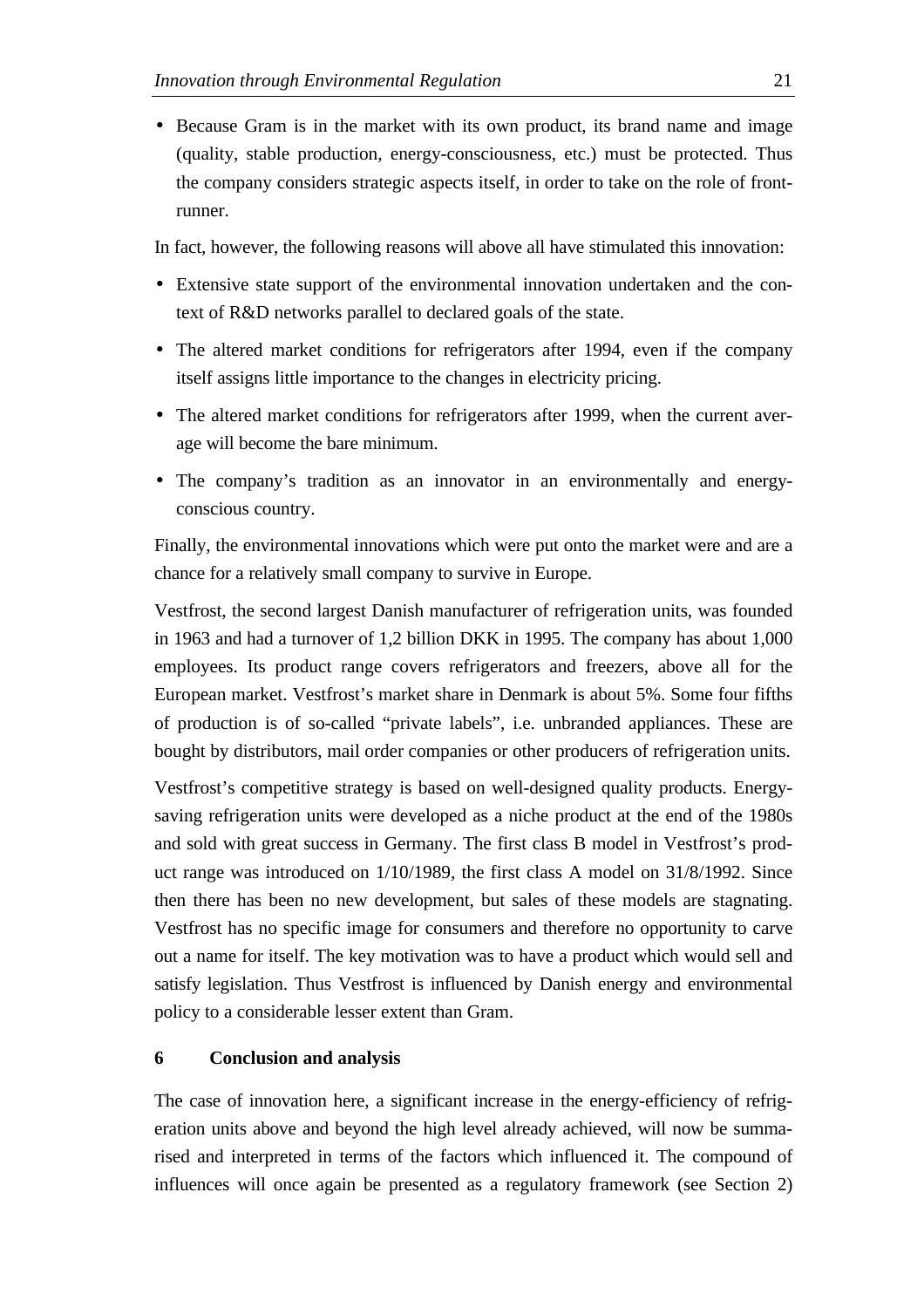which includes - alongside the range of instruments - policy style and the political and institutional context of the actors and their actions (see below).

| REGULATORY FRAMEWORK FOR ENVIRONMENTAL POLICY:                                                                                                                                                                                  |
|---------------------------------------------------------------------------------------------------------------------------------------------------------------------------------------------------------------------------------|
| 1. INSTRUMENTS:                                                                                                                                                                                                                 |
| ∗<br>Dominant instruments in the instrument mix<br>*<br>Extent to which they determined behaviour<br>Single-purpose versus strategic approach<br>ж                                                                              |
| 2. POLICY STYLE:                                                                                                                                                                                                                |
| *<br>Formulation of goals<br>*<br>Flexibility in applying instruments<br>Timing of measures<br>*<br>Orientation towards consensus<br>*<br>*<br>Legal requirements, red tape<br>*<br>Calculability                               |
| 3. POLITICAL & INSTITUTIONAL CONTEXT FOR ACTION:                                                                                                                                                                                |
| *<br>Competence and influence of regulator(s)<br>Role of other policies (Policy integration!)<br>∗<br>Relationship between regulator and target group<br>*<br>Role of non-state representatives of environmental interests<br>* |

The OECD, in its study of regulatory reform, states that "...the term 'regulation' is used broadly...to include the full range of legal instruments by which governing institutions, at all levels of government, impose obligations or constraints on private sector behaviour. Constitutions, parliamentary laws, subordinate legislation, decrees, orders, norms, licenses, plans, codes and even some forms of administrative guidance can all be considered as regulation" (OECD 1997, S. 9). Our suggested definition above takes account additionally of the heavy emphasis laid on stable networks of actors in recent policy research.

Section 2 mentioned the regulatory framework of climate protection in Denmark. Innovation effects in this sphere of action can be attributed to a combination of the three levels of influence, while the instrument mix - including the dominance of certain instruments - can be considered especially important. The regulatory framework which explains this concrete case of innovation will now be examined in the context of the country's general climate protection policy.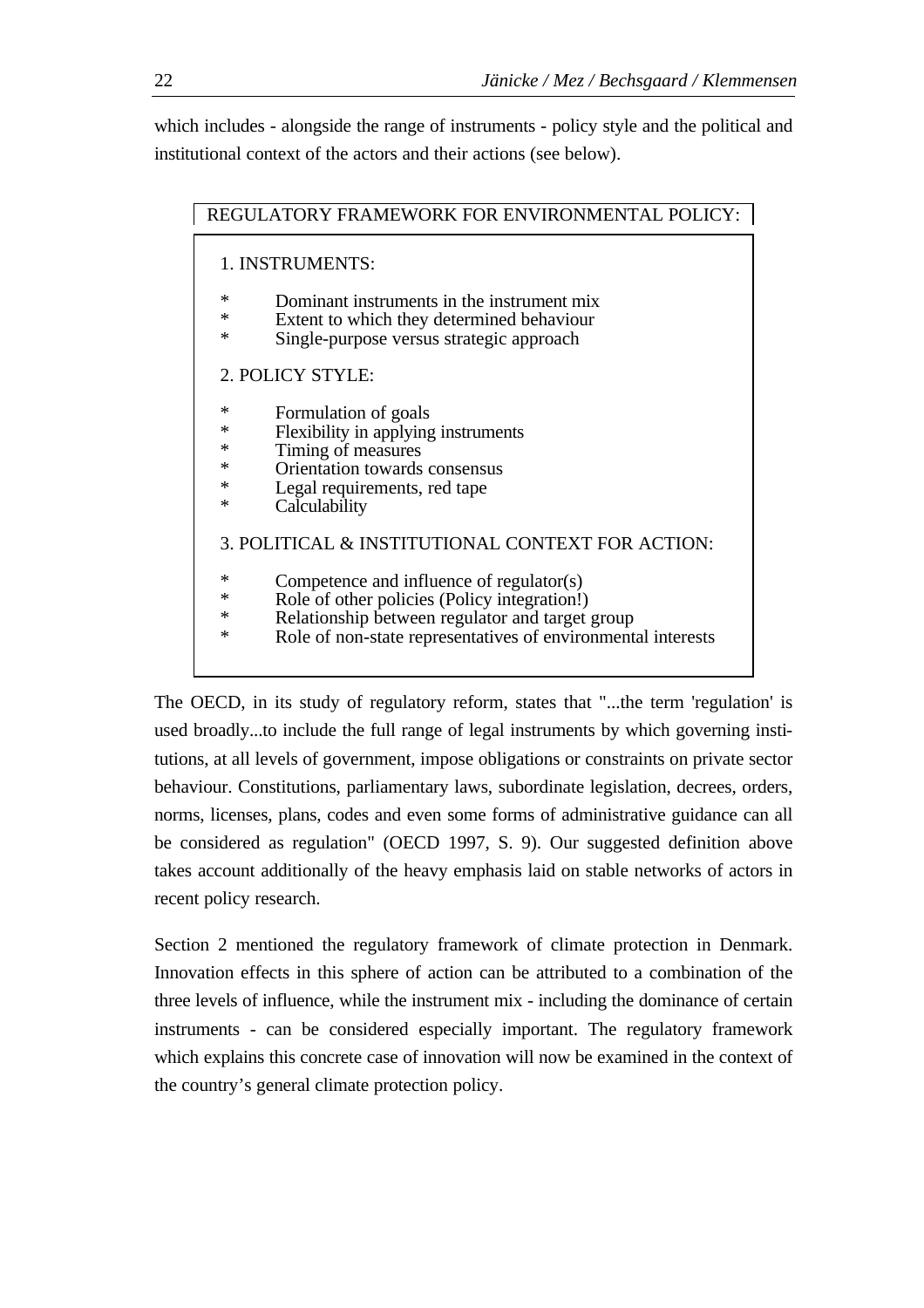### **6.1 The range of instruments determining the innovation process**

Researchers are increasingly recognising that the intended policy effects are not being achieved by a single optimal instrument, but by a mixture of different instruments (OECD 1997, EEA 1996, JÄNICKE/WEIDNER 1995). Mechanistic depictions of a state governing from the top down more or less by leverage have come in for increasing criticism. The effect of even a small environmental charge can be considerable, if reinforcing effects occur as a result of other measures. This is also the case here.

Without the framework of the proactive Danish climate protection policy, in the form it assumed in the "Energi 2000" plan of action, the entire innovation process cannot be explained. As described above, both the  $CO<sub>2</sub>$  / energy tax and the labelling of energy consumption (with the involvement of the EU), as well as the legal framework for introducing efficiency standards (subsequently with analogous EU regulations) grew from this plan. In this specific case, information campaigns by the Energy Agency, retailers and the electricity sector (a kind of integrated resource planning) can also be added. State information campaigns were given additional accentuation through a short-term part exchange scheme. Taxation, labelling energy consumption and information campaigns all contributed decisively to the diffusion of the most energy-efficient appliances.

Running in parallel, research support was targeted towards further increasing the energy-efficiency of refrigerators. It made use of subsidies and organising R&D networks. An additional stimulus for suppliers to increase efficiency further was the 1996 EU Directive 96/57 on efficiency requirements for household appliances, which was strongly supported by Denmark.

Diffusion came before innovation. However, the primary diffusion effect is deceptive if it calls to mind classical environmental policy, which tended rather towards diffusion of advanced technology (CONRAD 1996) than towards innovation or state "technology forcing" (e.g. through exhaust gas standards; KERN 1997). In the case here, the support for diffusion of the best models, in combination with direct support for research, was in itself a stimulus to innovation and, together with the aforementioned 1996 EU directive, increased the predictability of market conditions for further technological development (see Figure 3). The fact that a considerable portion of the efficiency-related savings for the customer went to the supplier via higher purchase prices must also have intensified the stimulating effect.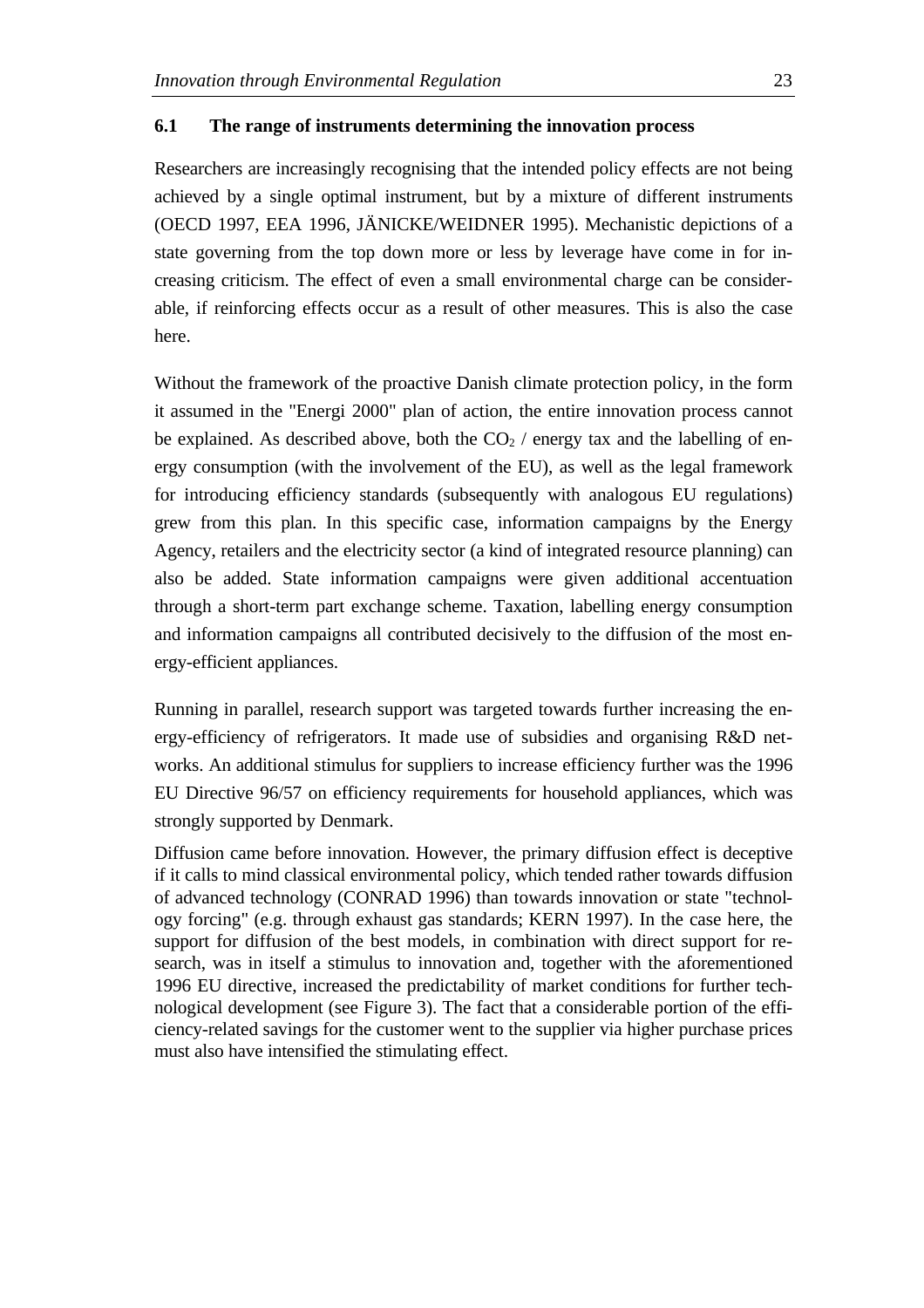

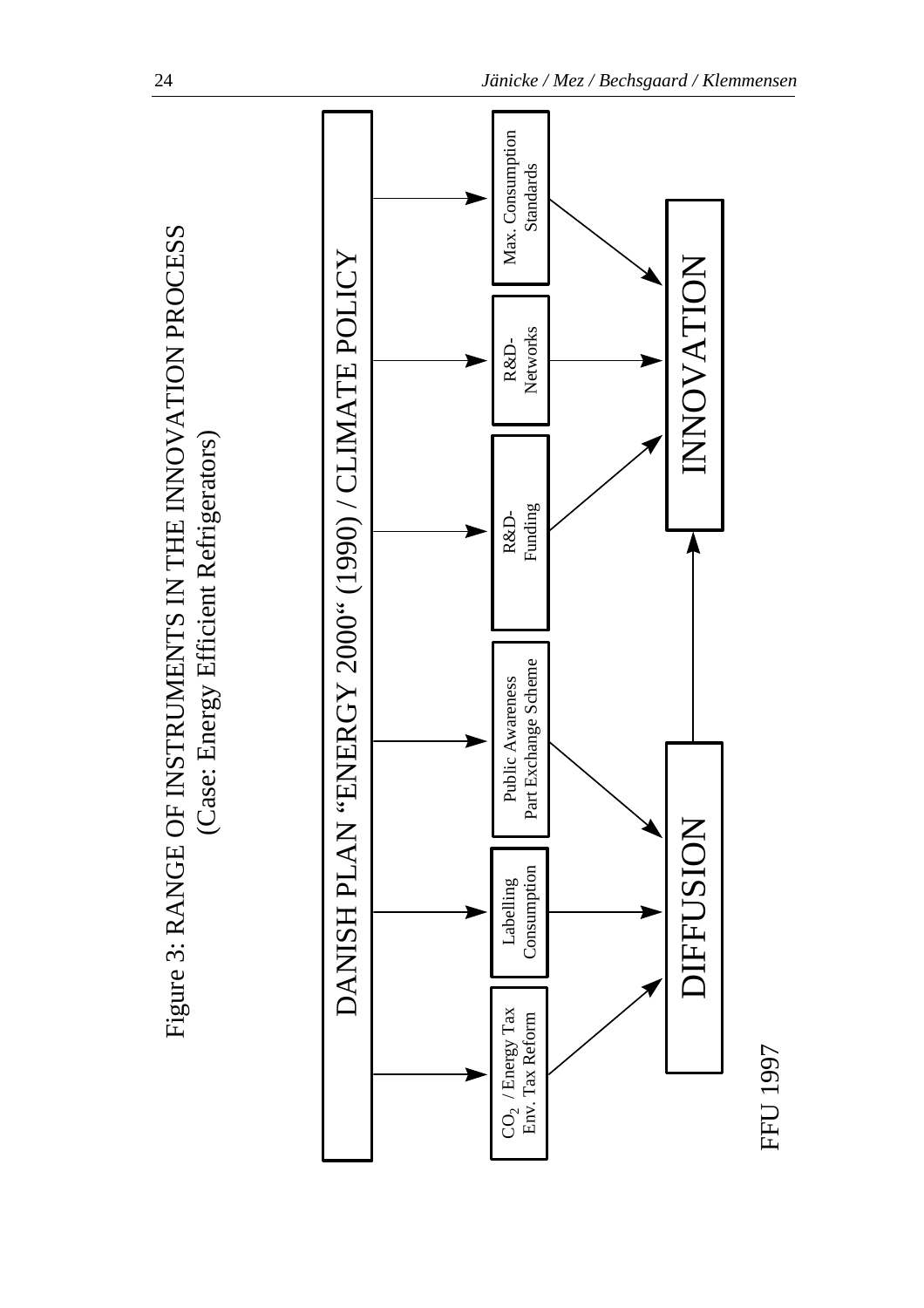### **6.2 Policy style**

The fact that policy style or the mode of application of instruments can have a considerable effect on the policy outcome was first emphasised by Richardson (1982). The way in which goals are formulated and the flexibility, timing and prior consultation in respect of a measure have great importance, especially for innovation strategies. Policy style is significant, especially during the preparatory phase of political decisions, which is especially important to innovators: close networks between administration and industry, also information for the target group at an early stage, enable pioneer companies to anticipate the actions of the state. The knowledge about potential for innovation in the target group which is gained from close communication extends in turn the room for manoeuvre by regulators. In the present case, the policy style is characterised by a combination of determined, broad-based formulation of goals and flexible, consensus-oriented implementation. The two domestic companies were not merely offered concessions, opportunities were made available to them by a fundamentally innovation-oriented attitude to policy.

### **6.3 The political and institutional context**

Empirical studies suggest that environmental innovation flows not only from targeted state action, but also from the dynamic interaction of public and private sector actors under complex conditions for action (BRESSERS/KLOK 1991, JÄNICKE/WEIDNER 1995, CONRAD 1996). The central aspects here are the institutional context, the constellation of actors and policy learning in communication networks and negotiating systems (JÄNICKE 1996). In 1983, Renate Mayntz pointed out that the success of a regulation - setting aside the problem itself - depends upon the "programme" formulated and the interaction between regulator and regulated (the "field of intervention"), and that the significance of the instruments used shrinks as the actors reach consensus on their goals (MAYNTZ 1983).

In the case under examination, the political and institutional context involves a highly professional administration with pronounced strategic capabilities, while the institutional simplification of integrating environmental and energy policy and the widely accepted energy plan both have a favourable effect. Network management and "negotiating in the shadow of the hierarchy" (Scharpf) has a tradition in the neo-corporatist politics of Denmark - and of Scandinavia as a whole. In this case, a close network of actors - from the Energy Agency and the research administration, research institutes, the electricity sector and pioneer companies in retail (particularly the distributor Snehvide) and the refrigeration unit industry - made itself felt.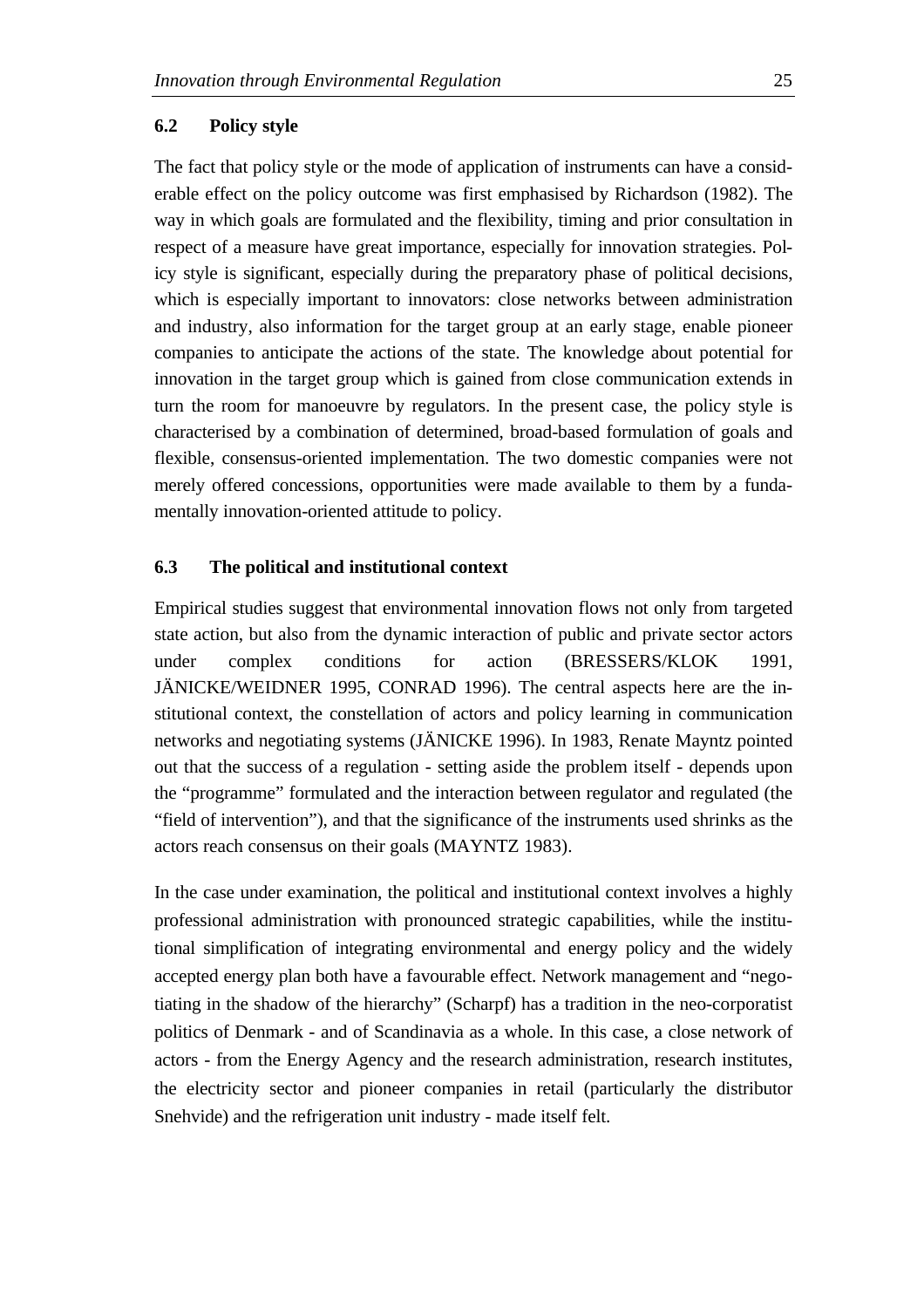The regulatory framework in this case was targeted overall at both supply and demand, thus combining push and pull with respect to innovation. This well-targeted, innovation-oriented shaping of market conditions fits, in the final analysis, Porter's framework of creating "first mover advantages" (PORTER 1991, PORTER/VAN DER LINDE 1995, WALLACE 1995). However, it is interesting to note that specific support of the market for the best energy-saving models also led foreign suppliers to bring corresponding products onto the Danish market, making it a kind of pilot market for European companies, which instead rather limited the opportunities for Danish manufacturers: Siemens and Bosch introduced a class A model in September 1994, at exactly the right moment to take advantage of the part exchange scheme. In this respect, Danish activities here have also more or less set the pace for other EU countries. Even the first (national) energy consumption labels in 1989 had a noticeable effect on Bosch, Electrolux, Frigor and Husqvarna, all of whom - following in the wake of Gram - introduced a class B model onto the Danish market at this time (see Table 4). The fact that the second manufacturer, Vestfrost, who is not primarily oriented towards the Danish market, showed itself to be less innovative also supports this interpretation.

The ecological effect of energy savings of up to a factor of ten over a decade can still be seen as considerable, even if the total cost in materials of replacing an entire generation of appliances is taken into account.

Remarkably, restrictions are not to be found in this case. Even the electricity sector, whose turnover is significantly affected, was an active participant in public information and other campaigns. To the same extent, retailers and energy policy, both equally good candidates for restrictive factors, also played a proactive role.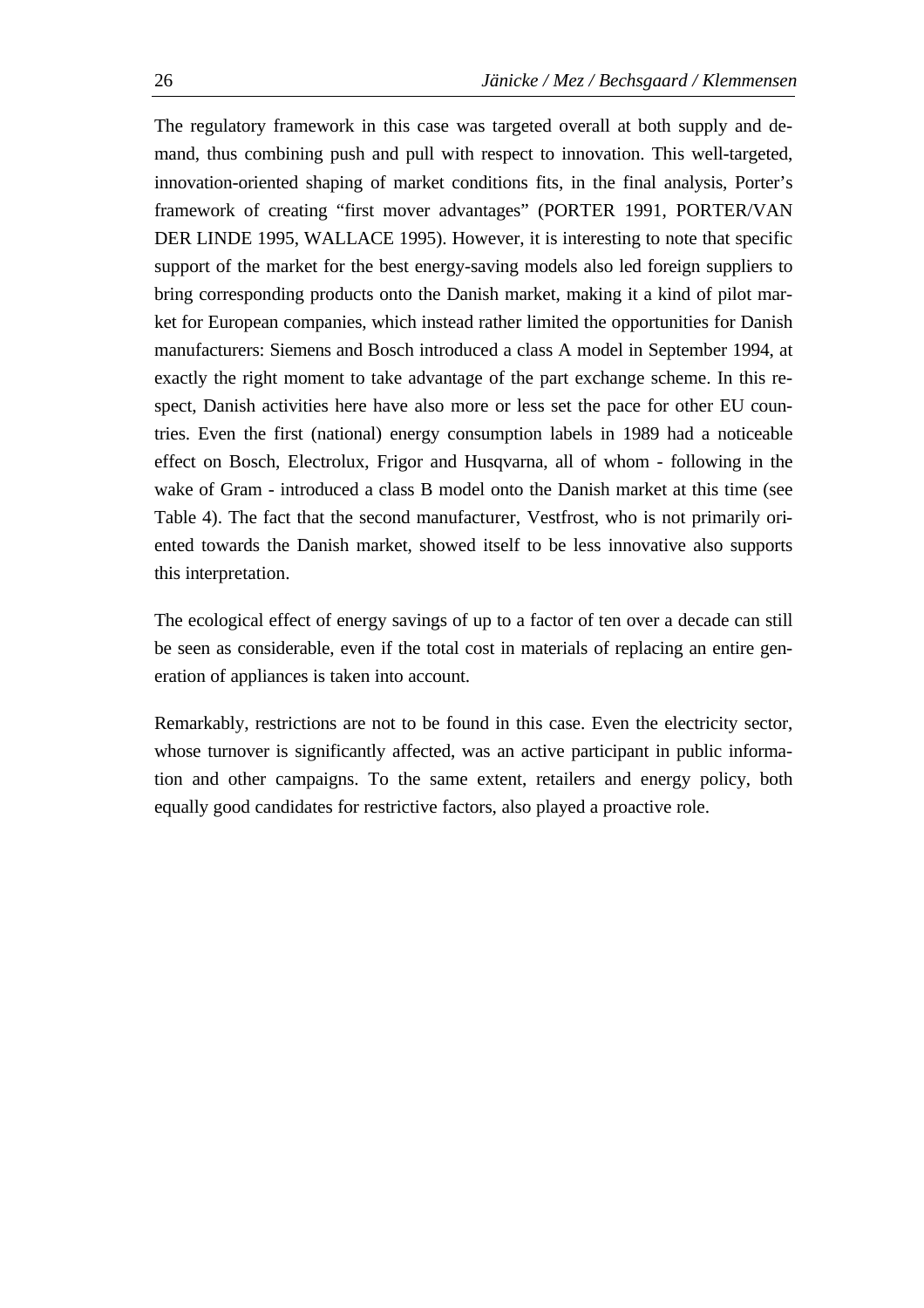#### **References**

Andersen, M. Skou: Governance by green taxes, Manchester 1994

- Andersen, M. Skou: Denmark, in: Jänicke, M./Weidner, H. (Eds.): National Environmental Policies. A Comparative Study of Capacity-Building, Berlin etc. 1997, p. 157-174.
- Anonym: Dansk udvikling af verdens bedste miljøstrategiske værtøj (Dänische Entwicklung des weltbesten umweltstrategischen Werkzeugs). In: Ugebrevet Mandag Morgen. Nr. 21 v. 3.6.1996, p.23-28.
- Bressers, H., Klok, P.J.: The Explanation of Policy Effectiveness, Ms. Centre for Clean Technology and Environmental Policy, University of Twente 1991
- Bussmann, W.: Evaluation Mehr Transparenz über die Wirkungen staatlichen Handelns, Bern 1996
- Commission of the European Communities: Study on Energy Efficiency Standards for Domestic Refrigeration Appliances, Brussels, March 1993
- Conrad, J. (ed.): Successful Environmental Management in European Companies. Berlin 1996 (=Forschungsstelle für Umweltpolitik, FFU-report 96-3)
- Danske Elværkers Forening (DEF): Bedre el-vaner, Copenhagen, April 1996

Danske Elværkers Forening (DEF):Energimærkning og energisparepile

- 1. Køleskabe, køle/svaleskabe, 1996a
- 2. Køle/fryseskabe (med indvendig frysebox), 1996b
- 3. Køle/fryseskabe (2 døre), 1996c
- 4. Fryseskabe, 1996d
- 5. Kummefrysere, 1996e
- Danske Elværkers Forening (DEF): Dansk Elforsynings Statistik 1996, Copenhagen, June 1997
- DEFU: Analyse af virkningen af normer for køle/fryseapparaters el-forbrug, Teknisk rapport 351, Copenhagen, July 1995
- DEFU: Elbesparelser ved indførelse af normer for køle/fryseapparaters elforbrug, Teknisk rapport 300, Copenhagen, January 1992
- dk-TEKNIK: Engineering Analysis Concerning Energy Efficiency Standards for Refrigerators and Freezers in Denmark*,* Preliminary Study, Copenhagen, February 1992
- DN, DTH (FL III), ARKE, BHHH, EASV, HEF, KOH: Vejen til et lavere elforbrug elbesparelser hos danske forbrugere*,* Teknisk rapport, Copenhagen, December 1992
- DTI Energi: Pilotprojekt om introduktion af EU's energimærkning af hårde hvidevarer i detailhandelsleddet, EU's SAVE program: XVII/4. 1031/93-007, Copenhagen, October 1994
- European Environmental Agency (EEA): Environmental Taxes Implementation and Environmental Effectiveness, Copenhagen 1996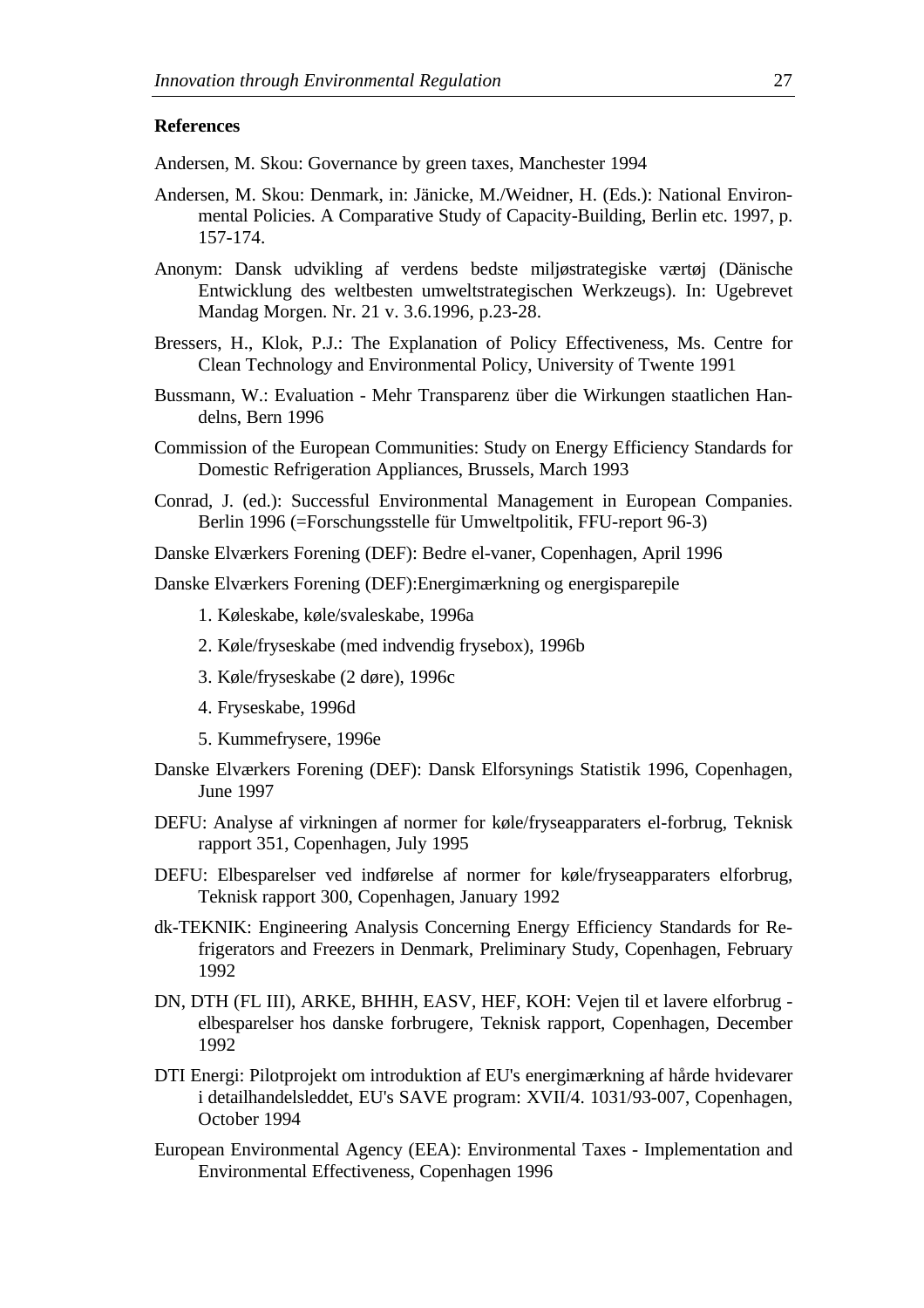- Elsparerådet: Elementer til en handlingsplan for elbesparelser, Copenhagen, September 1992
- Energiministeriet: Energi 2000 Handlingsplan for en bæredygtig udvikling (rapport + bilag), Copenhagen, April 1990
- Energiministeriet: Energi 2000 opfølgningen, Copenhagen, November 1993
- Energistyrelsen (Karbo & Østergaard): Normers effekt på markeds- og produktudvikling af husholdningsapparater. Nordisk Ministerråd og Energistyrelsen, Copenhagen, January 1994
- Energistyrelsen: Energiforbrug livsstil og adfærd, Copenhagen, December 1995
- Energistyrelsen: Teknologikatalog energibesparelser i boligsektoren, Copenhagen 1996
- Energistyrelsen: Energinyt Nyhedsblad fra Energistyrelsen, No. 1, 1997
- Energistyrelsen: Energistatistik 1996, September 1997a
- Fischer, F.: Evaluating Public Policy. Chicago 1995
- Holm Pedersen, L./Broegaard, E. (AKF): Husholdningernes elforbrug, AKF Forlaget, February 1997
- Howlett, M./Ramesh, R.: Studying Public Policy: Policy Cycles and Policy Subsystems. Toronto, New York, Oxford 1995
- Jänicke, M./Weidner, H.: Introduction. In: Jänicke/Weidner (Eds.) Successful Environmental Policy. A Critical Evaluation of 24 Cases. Berlin 1995
- Jänicke, M.: Einleitung zu ders.(Hrsg.): Die Umweltpolitik der Industrieländer, Berlin 1996
- Jänicke, M.: Umweltinnovation aus der Sicht der Policy-Analyse vom instrumentellen zum strategischen Ansatz der Umweltpolitik. Berlin 1997 (= Forschungsstelle für Umweltpolitik, FFU-report 97-3).
- Kern, K.: Die Diffusion von Politikinnovationen in Mehrebenensystemen. Politikintegration und -innovation in der US-amerikanischen Umweltpolitik, Dissertation am FB Politische Wissenschaft der FU Berlin, October 1997
- Krawinkel, H./Mez, L.: Energiepolitik in Dänemark. Erfahrungen mit REN- und REG-Strategien unter besonderer Berücksichtigung des Aktionsplans 'Energie 2000'. In: Zeitschrift für Energiewirtschaft. (1995), No. 1, p. 59-73.
- Krawinkel, H./Mez, L.: Die dänische Energiepolitik an der Schwelle des 21. Jahrhunderts. In: Zeitschrift für Energiewirtschaft. (1996), No. 4, p. 337-345.
- Mayntz, R.: Zur Einleitung: Probleme der Theoriebildung in der Implementationsforschung. In: dies. (Hrsg.): Implementation politischer Programme, Opladen 1983
- Mayntz, R./Scharpf, F.W.: Steuerung und Selbstorganisation in staatsnahen Sektoren. In: Dies. (Hrsg.): Gesellschaftliche Selbstregulierung und politische Steuerung, Frankfurt/M., New York 1995
- Mez, L.: Erfahrungen mit der ökologischen Steuerreform in Dänemark. In: Olav Hohmeyer (Hrsg.): Ökologische Steuerreform, ZEW-Wirtschaftsanalysen, Bd. 1, (1995), Baden-Baden, p. 109-128.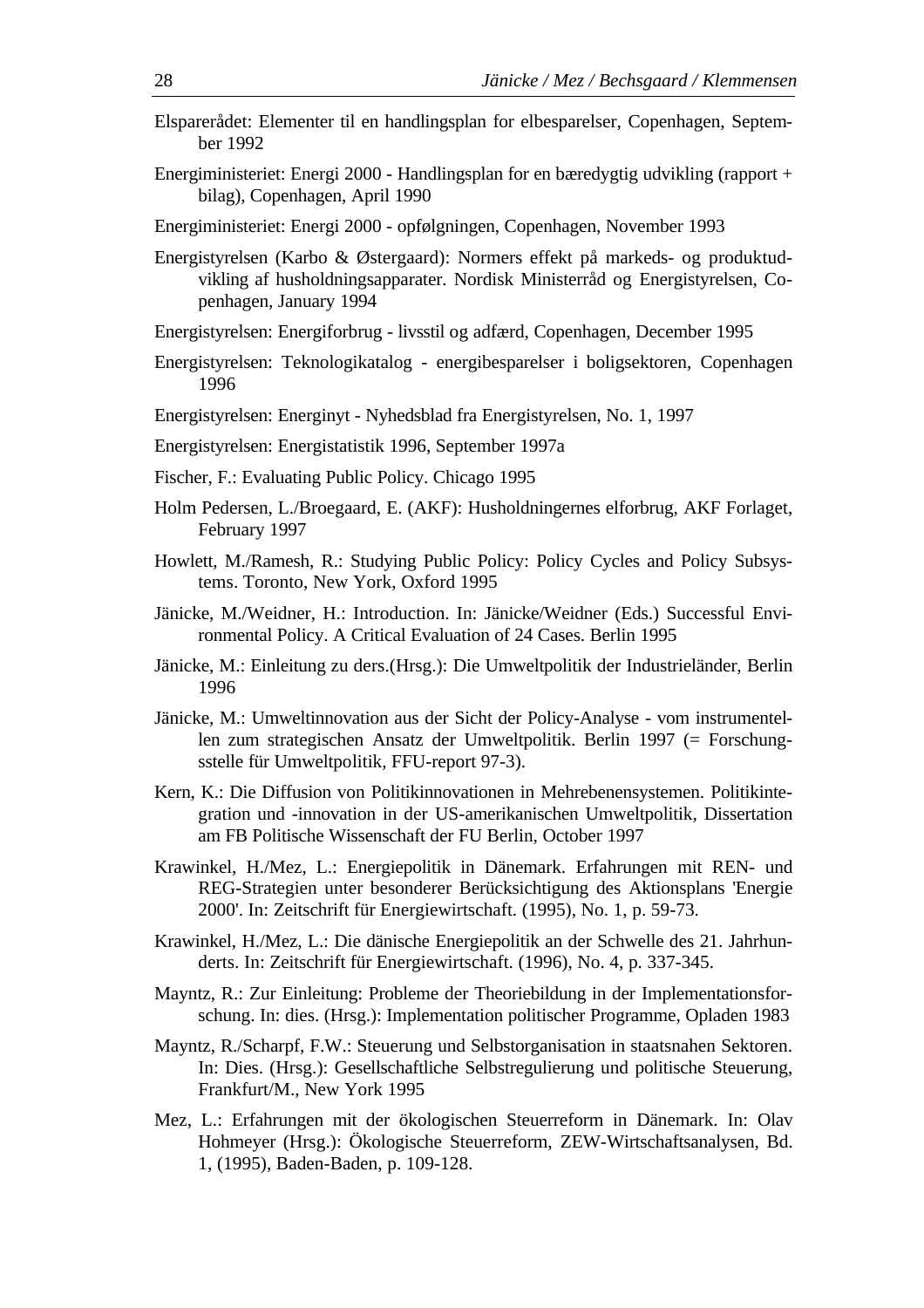- Miljø- og Energiministeriet: Danmarks Energifremtider. Copenhagen, December 1995
- Miljø- og Energiministeriet: Energy 21 The Danish Government's Action Plan for Energy. Copenhagen, June 1996
- Ministry of Environment and Energy & Danish Energy Agency: Denmark's Energy Futures. Copenhagen 1996
- NORDNORM-kommissionen: Mærkning af elektriske husholdningsapparaters elforbrug. Nordisk Ministerråd, April 1991
- NORDNORM-kommissionen: Principper for normer for husholdningsapparaters elforbrug. Nordisk Ministerråd, January 1992
- OECD: Reforming Environmental Regulation in OECD Countries, Paris 1997
- OECD: Environmental Taxes and Green Tax Reform, Paris 1997a
- Porter, M.E.: Nationale Wettbewerbsvorteile erfolgreich konkurrieren auf dem Weltmarkt. Minich 1991
- Porter, M.E./Linde, C. van der: Green and Competitive. Ending the Stalemate. In: Harvard Business Review, September/October 1995, p. 120-134.
- Richardson, J.J.(ed.): Policy Styles in Western Europe. London 1982
- Rossi, P.H./Freeman, H. E.: Evaluation. A Systematic Approach. Newbury Park, London, New Dehli 1993
- Sabatier, P.A.: Top-Down and Bottom-Up Approaches to Implementation Research: A Critical Analysis and Suggested Synthesis. In: Journal of Public Policy, Vol. 6, (1986), No. 1, p. 21-48.
- Vinding Petersen, M.: Miljøreguleringens effekt på produktudviklingen Et methodeudviklingstiltag, baseret på et casestudie af energimærkningen på køleskabe, Speciale rapport Tek-Sam, Roskilde, June 1997
- Wallace, D.: Environmental Policy and Industrial Innovation. Strategies in Europe, the USA and Japan. London 1995

#### **Laws and legal texts**

- Lov nr. 94 af 9. februar 1994 "Lov om normer for energieffektivitet i energiforbrugende udstyr"
- Lov nr. 1209 af 27. december 1996 "Lov om Elsparefonden"
- "Forslag til Lov om Elsparefonden"
- Energistyrelsens bekendtgørelse nr.1014 af 12. december 1994 "Bekendtgørelse om mærkning og oplysningspligt vedrørende elektriske kølemøbler til husholdningsbrug"

# **Statistical Sources**

Danmarks Statistik: "Køleskabe 1991-1996 - produktion, export, import, forsyning"